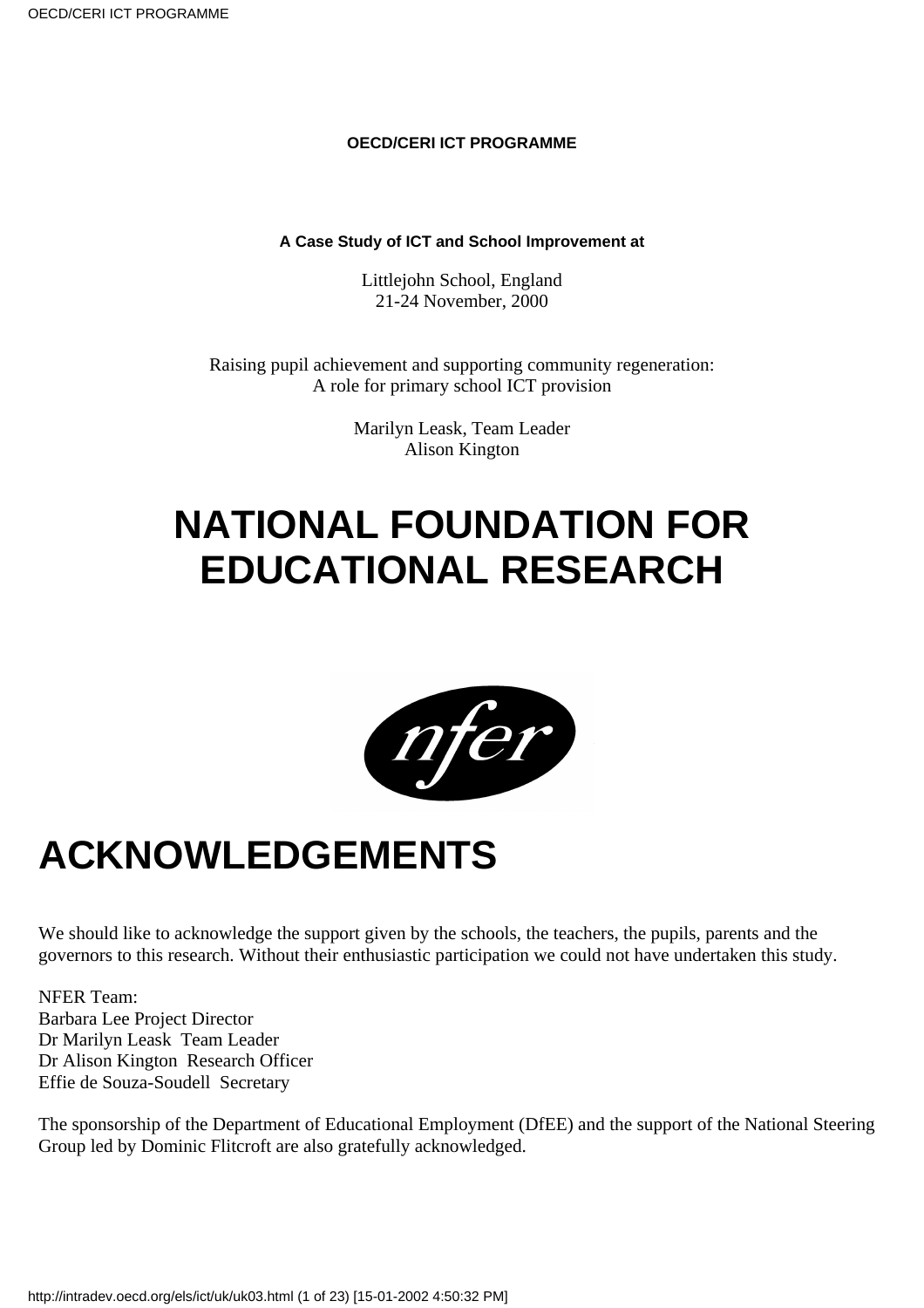# **CONTENTS**

## **1. Executive summary 3**

# **1.1 Introduction**

## **1.2 The whole school reform**

### **1.3 Evidence relating to the research hypotheses**

### **2. Overview 6**

### **3. The past 9**

### **4. The present 11**

# **5. Main hypotheses 14**

5.1 Hypothesis 1: 14

- 5.1.1 Evidence in support of hypothesis 1
- 5.1.2 Evidence in support of the rival hypothesis
- 5.1.3 Summary
- 5.2 Hypothesis 2: 16
- 5.2.1 Evidence in support of hypothesis 2
- 5.2.2 Evidence in support of the rival hypothesis
- 5.2.3 Summary
- 5.3 Hypothesis 3: 18
- 5.3.1 Evidence in support of hypothesis 3
- 5.3.2 Evidence in support of the rival hypothesis
- 5.3.3 Summary
- 5.4 Hypothesis 4: 20
- 5.4.1 Evidence in support of hypothesis 4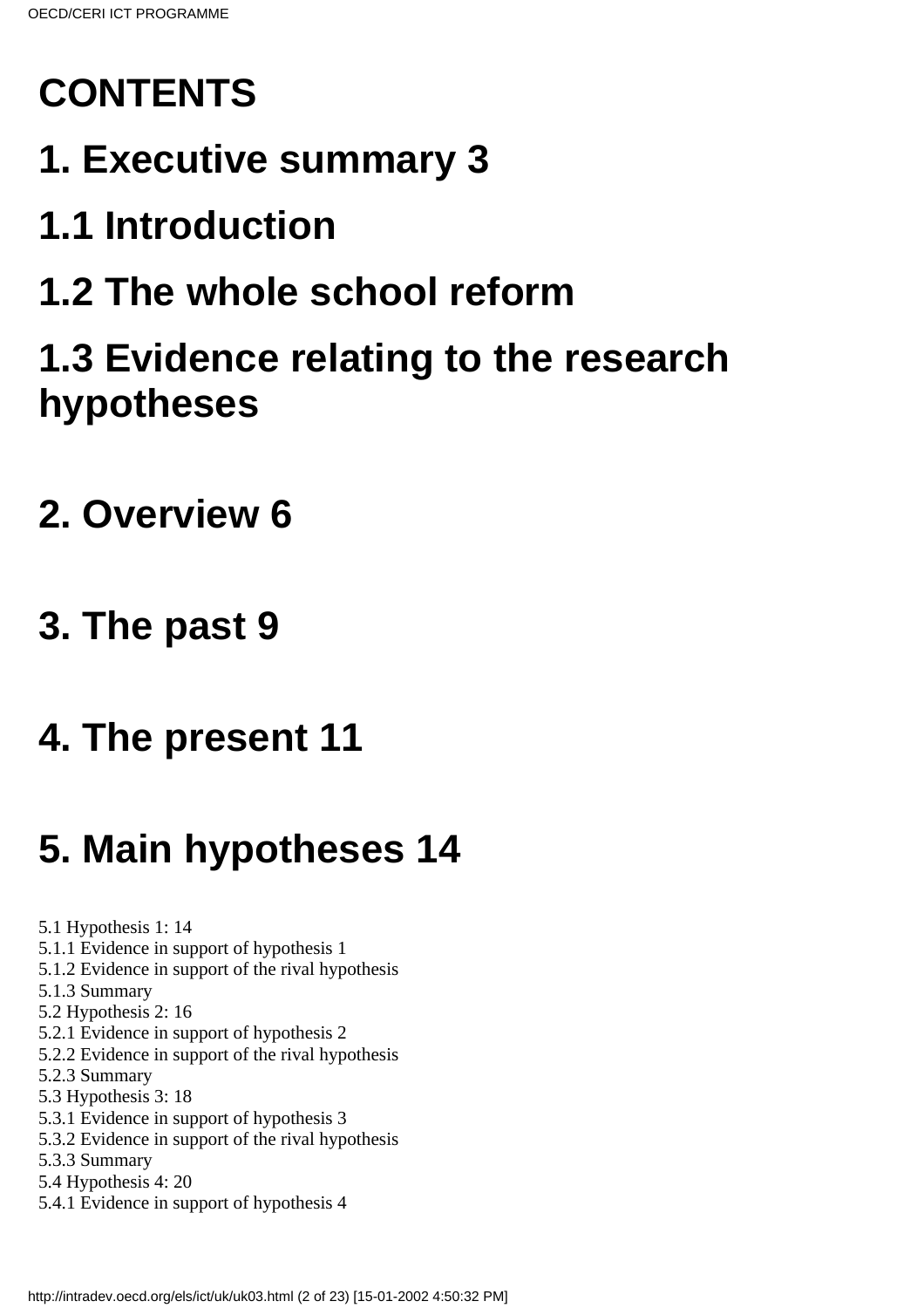5.4.2 Evidence in support of the rival hypothesis 5.4.3 Summary 5.5 Hypothesis 5: 22 5.5.1 Evidence in support of hypothesis 5 5.5.2 Evidence in support of the rival hypothesis 5.5.3 Summary

6. Projection to the future 25

7. Appendices 26 Appendix A - Methodology Appendix B ICT Practice Survey for Teachers Appendix C - Other evidence Appendix D - Extract from Nomination form

## **1. EXECUTIVE SUMMARY**

## **1.1 Introduction**

<span id="page-2-0"></span>As part of the OECD qualitative research Case studies of Organisational Change this study was carried out during 21-24 November 2000 at Littlejohn School<sup>[1]</sup>.

The data collection was carried out by means of:

1. Interviews with teachers (children and adult education), administrators (headteacher, governor), students, parents, and technology specialists.

2. Observations of school functioning.

3. Collection of school documentation.

4. Survey of teacher ICT practices.

5. Interviews with knowledgeable people outside of the school: Regional education staff and parents.

**The research focused upon a major whole school reform and the part that ICT has played in that reform. In this case, the major** reform was the school s adoption of a **strategy using ICT to raise pupil achievement and to support community regeneration. The implementation of the ICT strategy brought about substantial changes**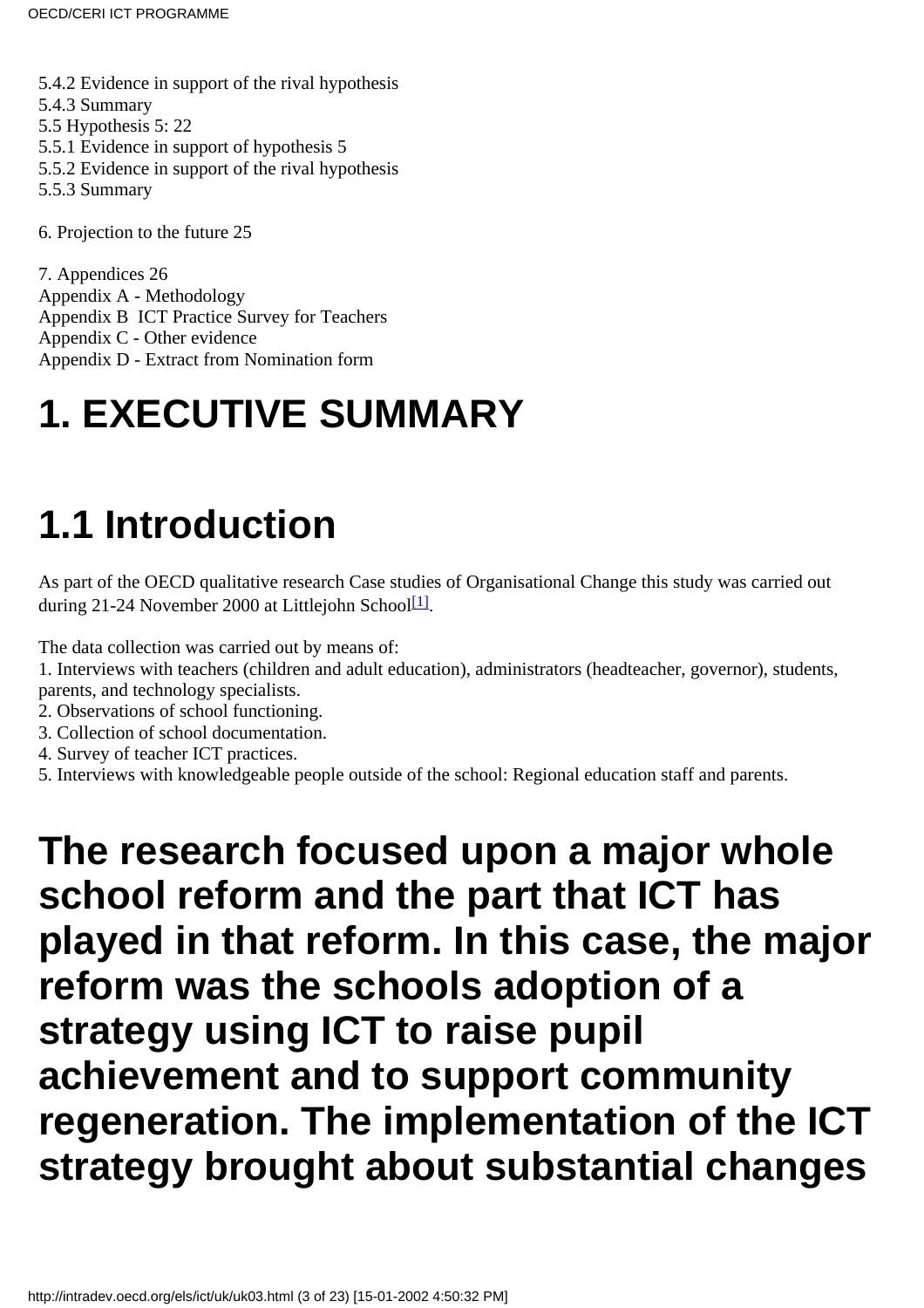### **in teacher/pupil/parent/community relationships and expectations.**

### **1.2 The whole school reform: using local primary school ICT provision to**

### **raise pupil achievement and to support community regeneration**

The school s initiative, to build a connected learning community in an area of considerable social and economic deprivation, provides a model for bridging what is being called the digital divide. The digital divide is the gap in knowledge about ICT and the gap in access to ICT, between different groups in the community. The model facilitates collaboration between the school and its local community and supports not only the learning of children but life long learning for the whole community.

### **1.3 Evidence relating to the research hypotheses**

Data were collected relating to the whole school reform (raising pupil achievement and supporting community regeneration through ICT) in order to provide evidence in relation to the five hypotheses. A summary of the data is shown below.

#### **1.3.1 Hypothesis 1: Technology as catalyst or as additional resource?**

The evidence supported the second hypothesis that ICT was not the catalyst for change but was an additional resource. The headteachers' goals for change in:

- community attitudes to education
- parents relationships with the school
- pupils attitudes to themselves and their work
- the way teachers work and plan together.

were not dependent on the availability of ICT. ICT provided tools ( 'additional resources') to help achieve these goals.

#### **1.3.2 Hypothesis 2: Traditional diffusion patterns apply or is the diffusion pattern of ICT innovation different?**

The evidence supported the first hypothesis that traditional patterns for the diffusion of innovation apply.

#### **1.3.3 Hypothesis 3**: **Staff ICT competence is critical or are infrastructure and pupil competence more important?**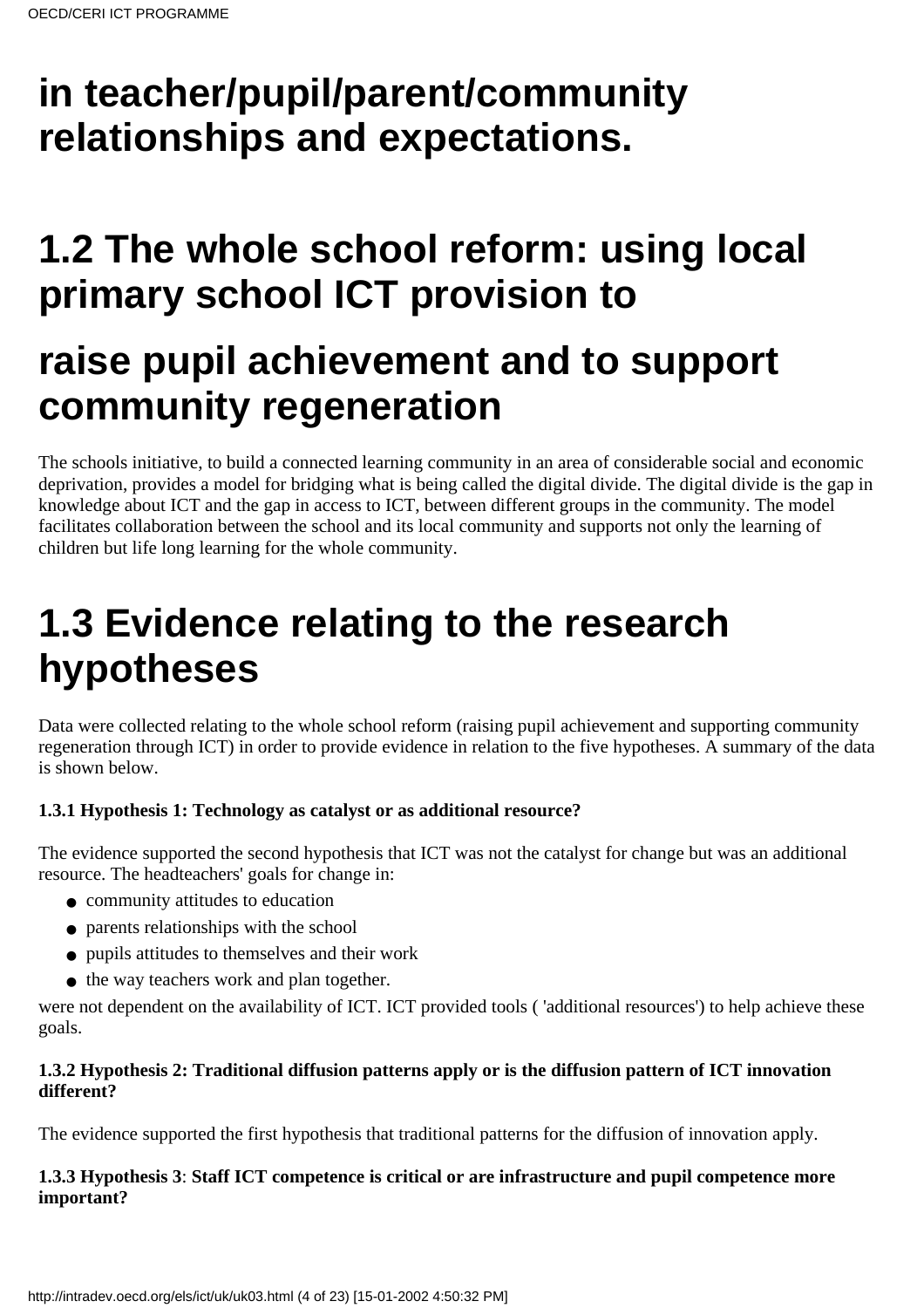The evidence supported the first hypothesis that staff ICT competence was critical in successful implementation of the ICT initiative. Difficulties with the technical infrastructure were a cause of concern for all and the pool of expertise in the pupil or parent community was very small so there was little evidence to support the second hypothesis.

<span id="page-4-0"></span>The school was fulfilling an ICT support network role which in other communities is provided by family or friends who have IT expertise<sup>[2]</sup>. In this respect in particular, staff ICT competence was critical to the success of the improvement.

#### **1.3.4 Hypothesis 4: Is the gap between more and less advantaged students stable when ICT access is increased?**

The school did not have pupils from advantaged backgrounds so it was not possible to comment on the hypothesis. But the data suggested that poverty was not the main factor inhibiting pupil ICT use once access was provided. The data showed that the family attitude to risk, change and challenge inhibited take-up of opportunities. Data from parents, pupils and teachers suggested that students who were less likely to take advantage of access to ICT (in a high poverty area) and so who may be doubly disadvantaged, were those from families who were dysfunctional (e.g. drug addicts) or from families who were afraid of the technology or who find new challenges and change too risky.

#### **1.3.5 Hypothesis 5: With improved ICT academic standards will stay the same or increase, or decrease?**

The evidence supported the hypothesis that successful implementation of ICT leads to the same or higher academic standards. There was no evidence that standards were adversely affected by the ICT strategy, on the contrary. The evidence was that standards, expectations and self esteem were raised and that parental support for children and pupils motivation to learn, regardless of gender and ability was enhanced.

### **2. OVERVIEW**

Littlejohn school was committed to providing the foundations for lifelong learning for the children, in partnership with the community. The school prospectus stated that to

make this a *reality for all the children, full cooperation is needed between all the adults that play a part in their lives at school and home.*

#### **2.1 Background to the school and its community**

The school was located in an area of high social and economic deprivation. The headteacher came to the school six years ago and found an approach to teaching and learning and a school ethos which had led to alienation between the school and community. Many members of the community themselves experienced failure at school. He developed a strategy to use ICT to:

- raise pupil achievement
- involve parents and children in learning together
- support community regeneration .

Littlejohn Junior School was a community school founded in 1950 and funded by the local education authority (LEA). The school was housed in converted World War II army camp buildings. This was originally meant as a temporary measure due to a population explosion in the vicinity after the war. The layouts of the buildings were not conducive for modern educational usage and the maintenance is a drain on the already tight budget.

The school was situated in an area of socio-economic disadvantage on the edge of a large city and the schools catchment area is one of significant social deprivation. Many of the parents suffered from some degree of social exclusion, with accompanying symptoms of low self-esteem. One parent commented*: There arent many places*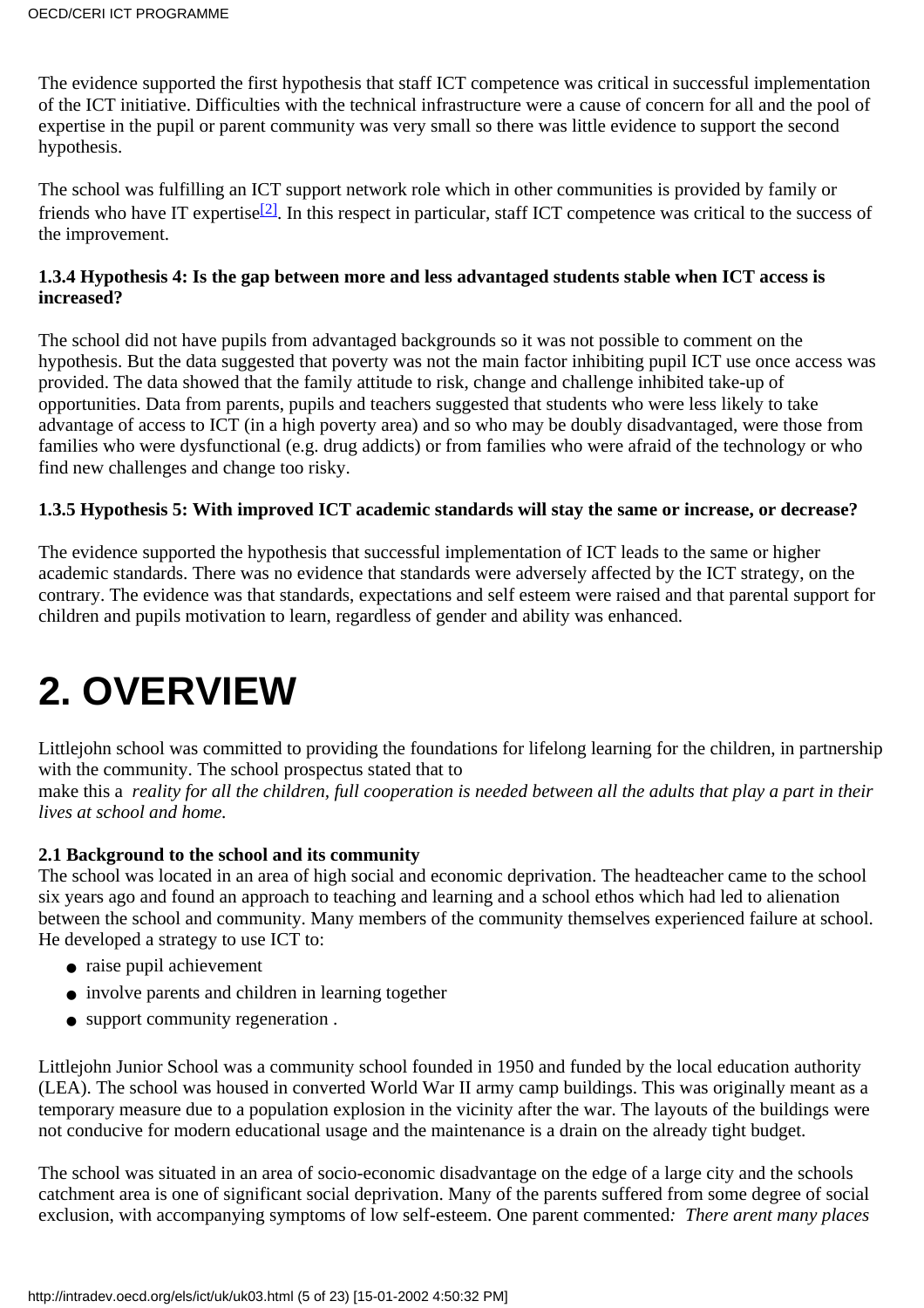*for them to play, and we cant afford to take them out .* This was exacerbated by a poor social infrastructure, typical of many post-war housing estates. The school had 234 pupils on roll, aged seven to eleven, who were taught by eight full time teachers. Approximately 44 per cent of pupils were entitled to free school meals, which was well above the national average, as is the proportion of children from single parent households and crowded households.

On entry to the school, the attainment of most pupils was well below the national average and some had learning and behaviour difficulties. Seventy-one pupils were on the schools register of Special Educational Needs (SEN)*.* However, pupils make good progress: the OFSTED report states that *As a result of the good progress pupils make, at the end of Key Stage 2, attainment is in line with national expectations in most subjects, except in information technology, music and art, where it is above national expectations,...* (OFSTED Report). In relation to ICT in particular, the OFSTED report judged that it

*is generally above national expectations, ...with pupils making good progress in this area throughout the school. Computers are used as appropriate support for subjects such as English, maths, science, art and history, however, ICT is also taught as a separate subject in a well-resourced computer/community room* (OFSTED Report).

This room was fitted out with 18 networked computers, each connected to the Internet, and each class in the school was timetabled to use it. There were also Acorns and PCs in each classroom and the older machines were being used to support the learning of pupils with special educational needs. Pupils' access to the internet at school was under staff supervision and a home-school agreement described acceptable use of the laptop when taken home. On weekdays, the laptops had to be returned to school every morning for class use. Family use of the laptops was encouraged but users were asked not to install additional software.

#### 2.2 The innovation

The schools initiative, to build a connected learning community in an area of considerable social and economic deprivation, provided a model for bridging the digital divide through facilitating collaboration between the school and its local community to support not only the learning of children but lifelong learning for the whole community.

The main elements of the model developed by the school were:

- 1. Creating an open access school where dialogue about learning between parents and teachers and children was encouraged;
- 2. Providing access to laptops at school and home: for pedagogical and personal purposes; to develop pupils ICT skill and competence; to support the adoption of new teaching approaches which motivate pupils and parents and which give pupils a sense of success;
- 3. E-Mentors in industry for pupils without fathers and with little family history of formal employment;
- An E-Learning Foundation which provided laptops through a low-cost scheme including insurance and 4. maintenance;
- 5. Access to skill development in ICT for parents through adult education courses on site;
- A network of support for pupils and parents learning about ICT together;6.
- 7. Provision of a creche to support parental access to learning;
- h) Celebration of the learning of adults and children through assemblies.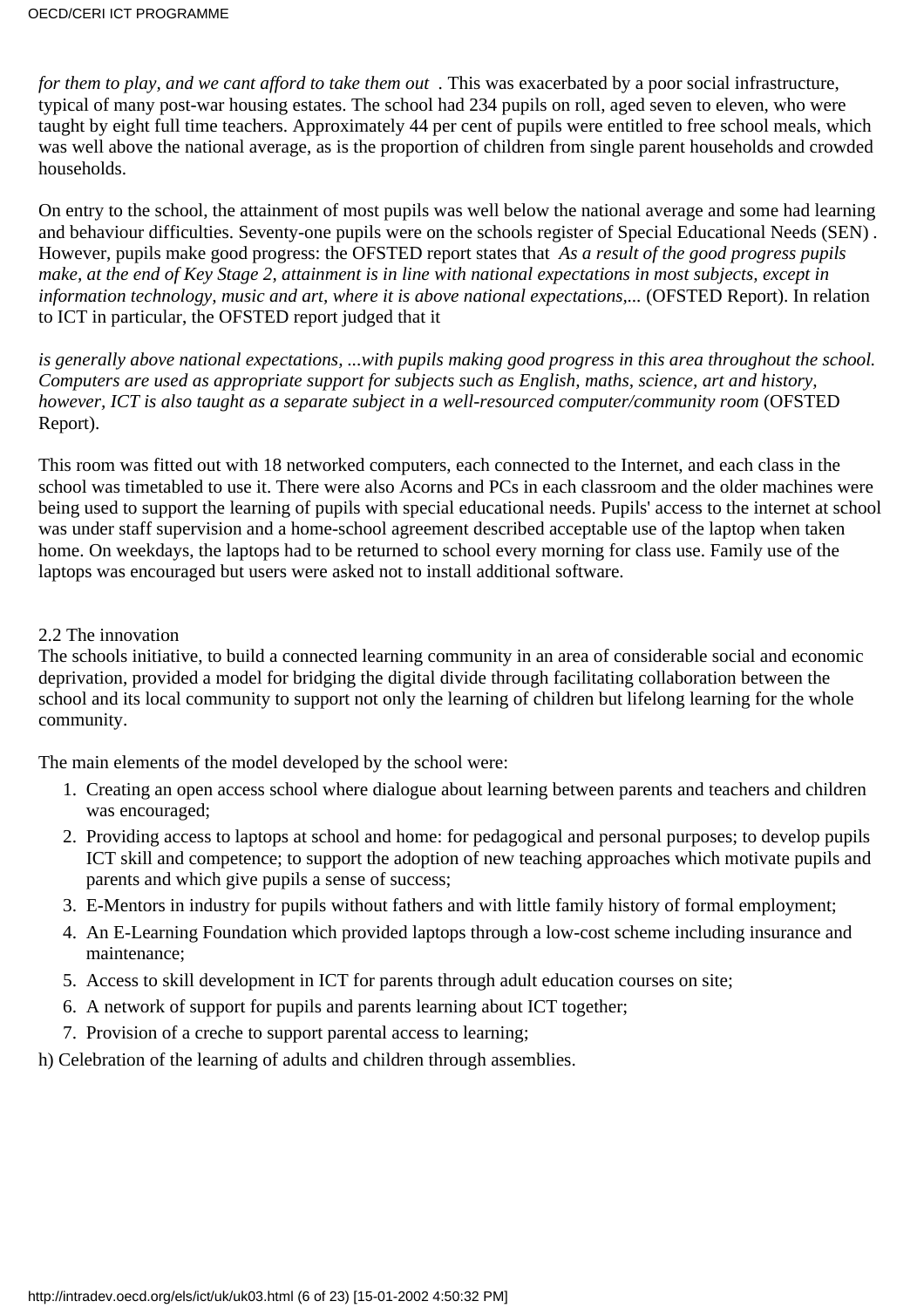### **3. THE PAST**

Prior to the current headteacher taking the position at Littlejohn Junior, the community surrounding the school was *kept at arms length and the staff were struggling with students misbehaving* (headteacher). Much of the curriculum was based on maintaining control in the classroom using worksheets, for example. However, the headteacher *tried to open up the curriculum so that the pupils became more trusting and tried an open door policy to embrace parents* (headteacher). Much of the ICT strategy which the headteacher implemented involved collaboration with people outside the school, such as the local Further Education (FE) college and LEA staff, but the laptop initiative affected all teachers directly. When first introducing the laptop scheme at Littlejohn he met with some initial resistance from parents and teachers, *largely due to lack of confidence* (ICT coordinator).

*We had to modify our approach, write letters and relied on word of mouth. We invited parents in as groups and individuals if they couldn t make either of the group sessions after school and in the evening (headteacher).* 

The sessions were intended to show parents what the laptop scheme was all about and to explain to them the concept of the E-Foundation being set up by the school to enable them, as parents, to have access to machines at low cost (as well as to support ICT across the school generally). For parents with children in Year 4, the payments would be spread over three years; for those with children in Years 5 and 6, payments were spread over less time.

<span id="page-6-0"></span>The laptop scheme, which was to target low-income families, used the Microsoft AAL<sup>[\[3\]](#page-22-2)</sup> framework, but the financing basis of that scheme (parents purchasing computers or companies sponsoring computers) was not appropriate for Littlejohn because of the lack of industry and low incomes of families.

The school, therefore, had to find alternative ways to finance the laptops, to suit the needs of low-income families. This involved consideration of the implications for taxation and consumer legislation for which they consulted with experts in these fields. The issue of finance was complicated as the majority of parents did not have bank accounts and the school wanted them to pay by direct debit. Another problem that had to be confronted was that of equal access for all pupils to the laptops. The school sought legal clarification from Queen s Counsels (QCs) in London and developed a new model ensuring equitable access to resources for pupils.

### **4. THE PRESENT**

The scheme at Littlejohn which incorporated the use of laptops into the learning programme, both at school and at home, tried actively to encourage a community approach to the education of children. It involved the participation of pupils, teachers and parents. The headteacher said that the school has developed a *feel good factor* and that *the parents are enthusiastic about it, and the teachers see the benefit of it*.

The success of the laptop initiative had been largely due to two aspects: the first, that children had seen the benefit of being able to use the laptops at home and in the classroom; and secondly, that the school had set up the facility to provide access for families to technology which otherwise they could not afford.

Teachers were using the laptops during various lessons, using a variety of software such as MS Word, PowerPoint, and specialist software. The ICT coordinator said that *staff are now using laptops to plan and deliver lessons and they have moved away from pen and paper. They are even creating their own resources*. The staff were well aware of being part of something different and, as one teacher said,

*Teachers have been forced to re-evaluate how theyre doing things and pupils have had to adjust to using a new tool and the expectations of taking a laptop home.*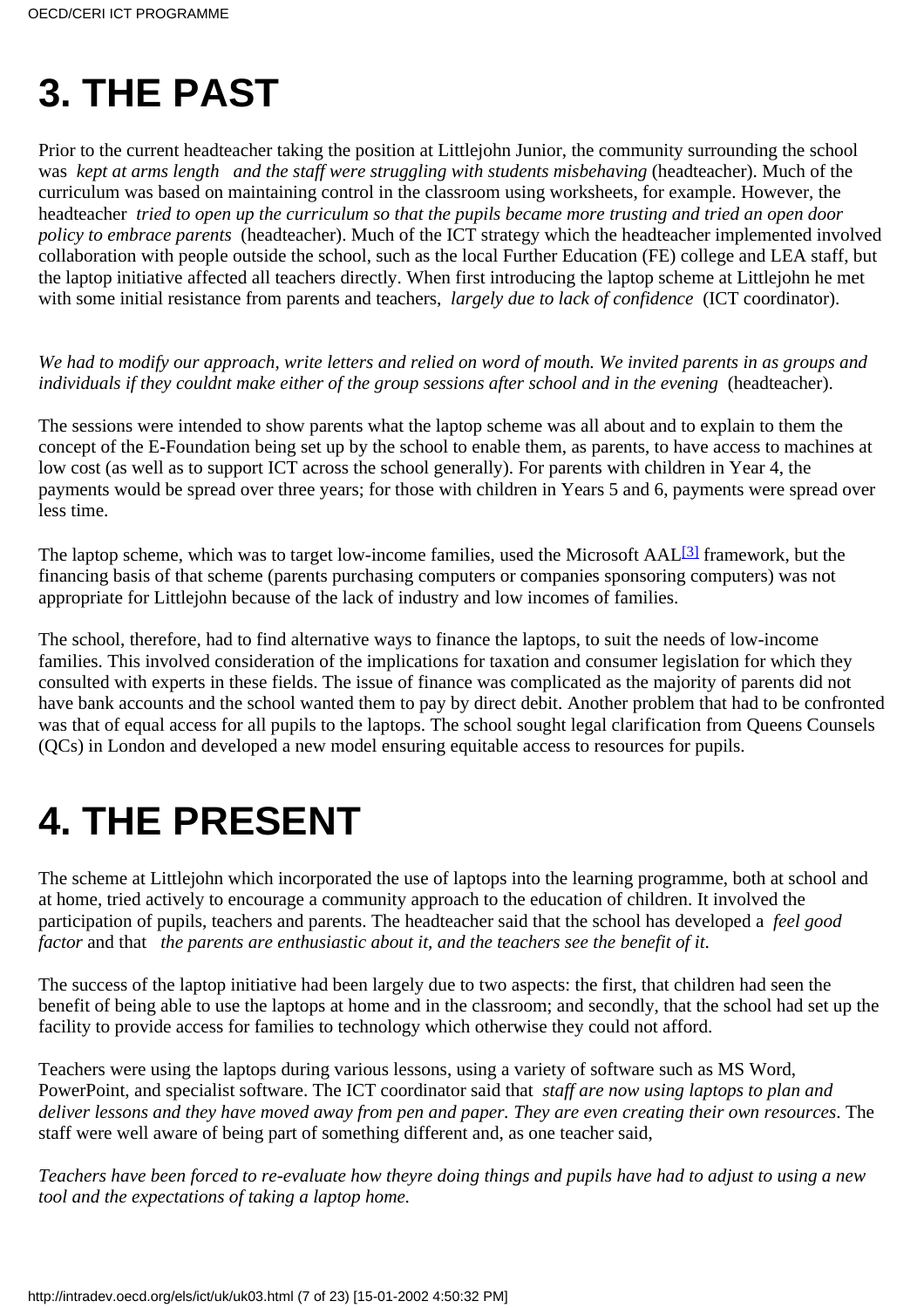The impact on the children at Littlejohn had been substantial. According to the headteacher, *the motivation and concentration of children has increased*. He and other members of staff also commented on the way it had positively affected all the children s learning regardless of ability and gender. National statistics confirm that the children's standards of achievement are above average at the time of leaving the school. Figure 1: Pupils using the laptops during an English lesson.



Approximately two thirds of pupils were taking the laptops home.

*Those who do will do their own thing and learn from it. The family will use it which automatically raises the skill level in the household. There s one family who are starting a business and are using the laptop to produce the publicity materials* (teacher).

Parents had also been motivated by the scheme and by the school s inclusion of parents in their child s education. Some of them had taken up adult education IT classes offered at the school by the local Further Education (FE) college. This gave them the opportunity to increase their knowledge in this area and, if they wish, to participate in courses leading to an IT qualification. The headteacher explained that he has seen an increase in the self-esteem of the parents who had taken advantage of these courses and said *they can now help their children with homework etc*.

Figure 2: Adults using laptops in the adult education courses at the school.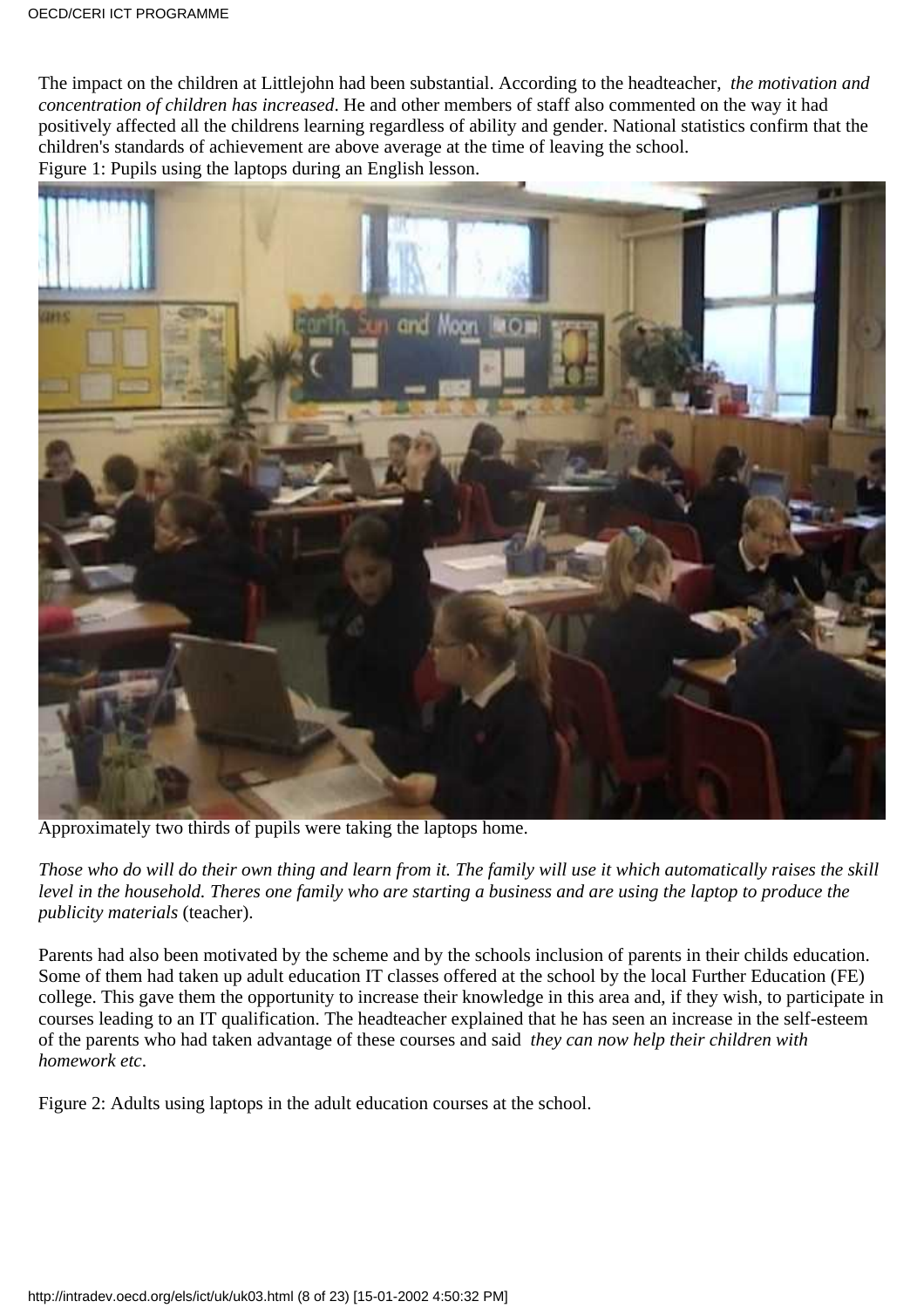

Many of the staff interviewed agreed that there were a few disadvantages with this technology, especially regarding the lack of technical support. When using the laptops during a lesson, the teaching staff were completely reliant on the equipment working. If something went wrong, the teachers were often left without the use of those resources and sometimes had to abandon a lesson because of such problems.

# **5.0 MAIN HYPOTHESES**

#### **5.1 Hypothesis 1: Technology as catalyst or as additional resource?**

*Technology is a strong catalyst for educational innovation and improvement, especially when the World Wide Web is involved. The rival hypothesis is that where true school-wide improvement is found, technology served only as an additional resource and not as a catalyst, that the forces that drove the improvements also drove the application of technology to specific educational problems***.**

#### *5.1.1 Evidence in support of hypothesis 1***:**

1. The headteacher had over a number of years deliberately employed ICT in various ways to break down the traditional pattern of schooling operating which was creating alienation in the community. He adopted this strategy to help the school achieve its mission in a community which had many members who themselves had not been successful at school.

2. Evidence from parents, teachers, governors, the local education authority and children supported the claim that ICT had been a catalyst for positive change in parent and pupil attitudes to school, schoolwork and to homework. The headteacher said that the parents *feel complimented by the fact that someones asked if they would like access to top quality technology*. A teacher commented that *if* [a child] *goes home with maths in a book or a worksheet, a parent may not help as it reminds them of difficult experiences at school, but with laptops, they want to learn about it*. Parents and grandparents were undertaking courses provided through adult education courses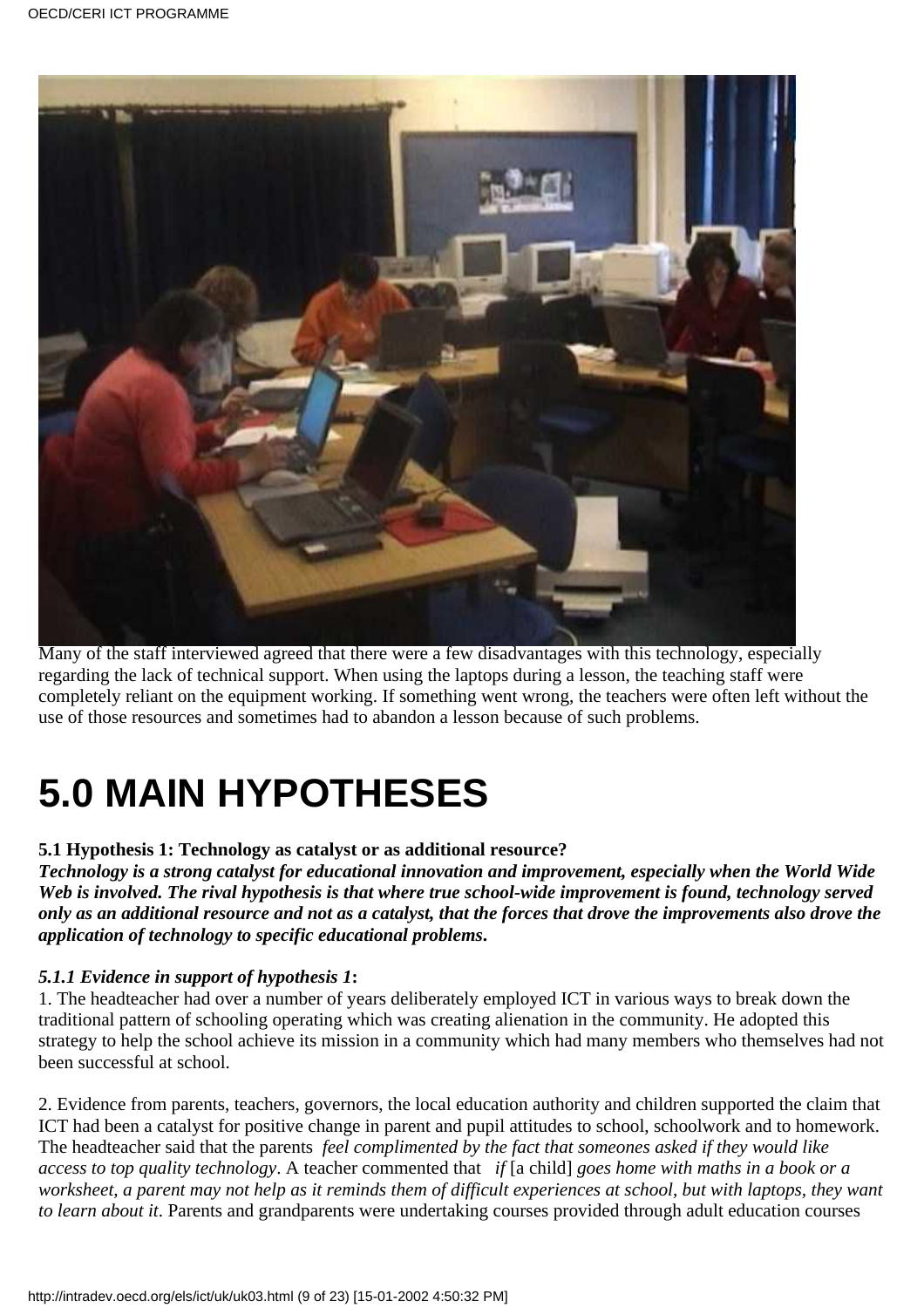run at the school.

3. The laptop initiative seemed to have facilitated the opening up of a dialogue with parents about learning and the ICT adult education courses for parents have built parents' ICT skills and confidence.

4. Teachers access to the technology had revolutionised ways of working both for planning and for administration. Asynchronous collaborative working i.e. the opportunity for teachers to work on documents at times to suit them and then to pass them electronically to colleagues was a positive benefit.

#### *5.1.2 Evidence in support of the rival hypothesis***:**

1. The headteacher s collaborative attitude to the community and parents was critical in developing mutually supportive home-school relationships. *I tried an open door policy to embrace parents. Some* [parents and teachers] *werent ready for it...I won most parents around by listening to them and letting them know that we were working in the interest of the child .* The positive attitude of the headteacher e.g. as one teacher said *a willingness to explain things and reason things through with parents* was commented on by many respondents.

2. The schools philosophy of involving the community extended beyond the ICT initiatives.

3. Other initiatives for building home-school links included newsletters and an open door policy.

#### *5.1.3 Summary*

The evidence supported the second hypothesis that ICT was not the catalyst for change but was an additional resource. The headteachers' goals for change in:

- community attitudes to education
- parents relationships with the school
- pupils attitudes to themselves and their work
- the way teachers work and plan together.

were not dependent on the availability of ICT. ICT provided tools ( 'additional resources') to help achieve these goals.

#### **5.2 Hypothesis 2: Traditional diffusion patterns apply or is the diffusion pattern of ICT innovation different?**

#### *The diffusion of the innovation/improvement (and therefore of ICT) followed the traditional diffusion pattern for innovations, as outlined by Rogers (1995). The rival hypothesis is that technology functions differently from traditional innovations and that therefore different diffusion patterns occur***.**

#### *5.2.1 Evidence in support of hypothesis 2:*

1. The headteacher was clearly an innovator and he had the support of a core group of teachers who could be categorised early adopters. The strategy he adopted to implement the ICT plans was introduced gradually so that in time, all teachers would be brought on board, through training and collaboration with more experienced colleagues. *I tried to get the* [idea of] *reports done using the PCs, embedded into the psyche* (headteacher)*.* The laptop strategy focused on early adopters first and was then rolled out over three years. Staffing was organised so in each year group team there was laptop expertise. At the time the data were collected no staff could be categorised as resisters although there was evidence that some may have been so when the strategy was first proposed.

2. All the families in the study could be considered low-income families. Families appeared to fall into one of two distinct categories related to their response to the ICT initiatives:

• resisters: because of home circumstances (e.g. drug addiction) some families did not seem able to cope with external demands. The headteacher said *the parents, if they are dysfunctional won t come into this at all. There has to be some stability at home for it to work. 60-70 per cent of parents are up to it.* Other families were afraid of the technology. As one child said *my mum is afraid we will break it* and teachers suggested that sometimes parents passed this tentativeness and lack of problem solving approach to their children.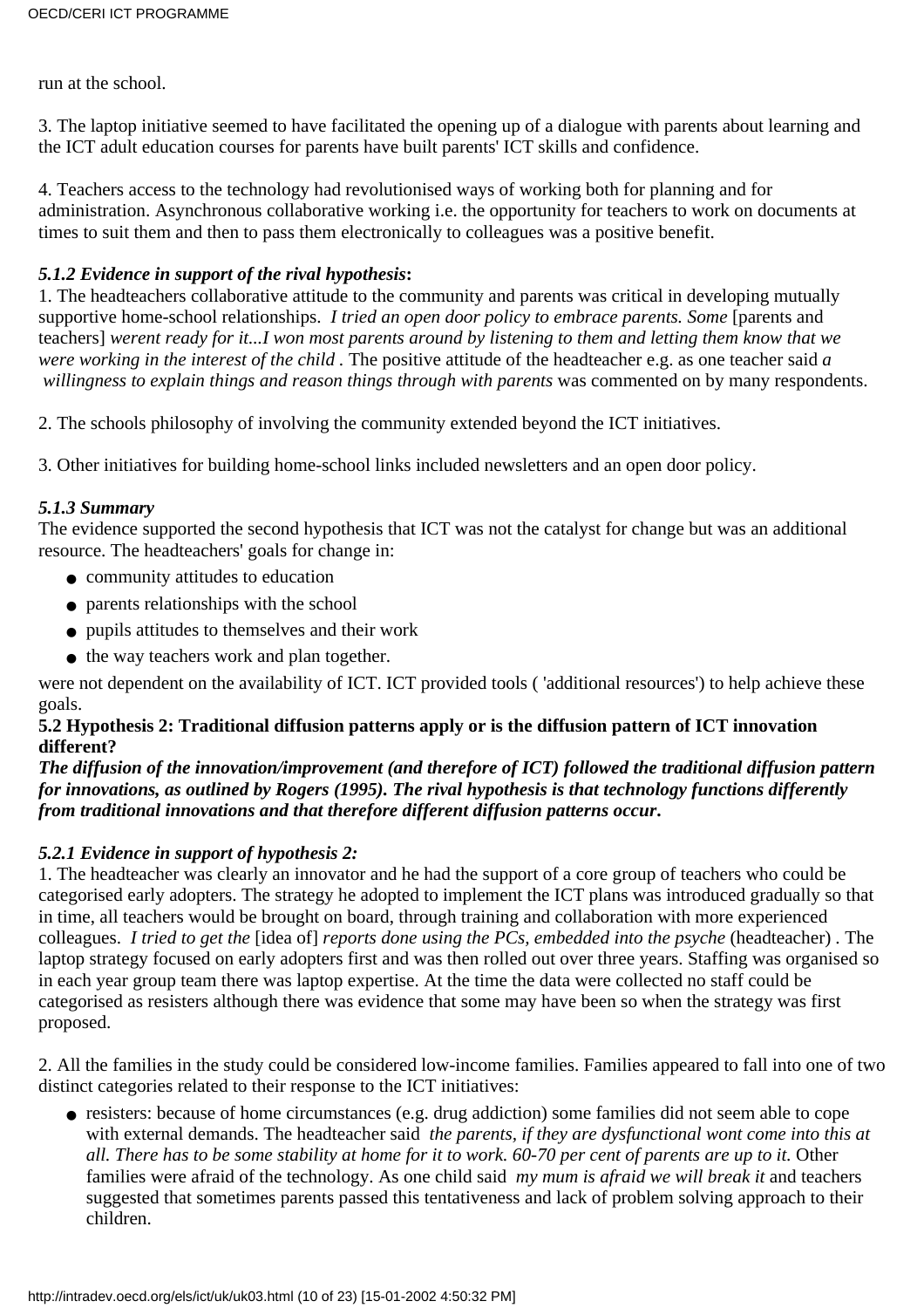• adopters: these were families keen to take the challenge on and attended courses so that they could keep up with the children.

#### *5.2.2 Evidence in support of the rival hypothesis:*

1. Those teachers who were resisters at first, seemed to move rapidly to embracing the innovation when they realised the personal and professional benefits. It seemed that the personal benefits of ICT to teachers meant that ICT innovation was different to other forms of innovation e.g. innovations such as introducing new ways of teaching literacy or introducing new elements of a curriculum may not have the same personal and professional outcomes for teachers that using ICT has. The headteacher said *Resistance at first was because of being a new idea and it being the first time they used email and internet but now they think it is worth while*.

#### *5.2.3 Summary:*

The evidence supported the first hypothesis that traditional patterns for the diffusion of innovation apply.

#### **5.3 Hypothesis 3**: **Staff ICT competence is critical or are infrastructure and pupil competence more important?**

*Successful implementation of ICT depends mostly upon staff competence in the integration of ICT into instruction and learning. This hypothesis assumes that teachers mediate ICT applications when they are successful, and that ICT s academic value relates positively to teacher competence. The rival hypothesis is that the school technological infrastructure and student ICT competence rather than staff competence determine ICT implementation outcomes***.**

#### *5.3.1 Evidence in support of hypothesis 3:*

1. The supportive learning community which staff were providing for each other seemed to be essential to the success of the ICT strategy as there was no regular technical help available. Husbands of two teachers helped out; the FE college provided some help. The headteacher had adopted a strategy of pairing teachers (there were two classes in each year group) so that there was ICT expertise in the year teams. The staff ICT capacity had been steadily and strategically built up over a number of years. All staff had bought their own computers and had home internet connection.

2. The use of ICT appeared embedded in the practice of most staff. A teacher said *Id be struggling without it .* Another teacher said *Increasingly we have now reached a stage where we couldn t do without it* [ICT] *especially administration. It* [taking away the ICT] *would* [also] *be such a shock to the students*.

3. As the laptops played a role in the raising achievement strategy and teachers needed to communicate the purpose of the laptops to parents, teachers ICT knowledge and understanding was critical to the success of the initiative.

4. The teachers had worked with parents, often on a one to one basis to develop their knowledge and to encourage them to take part in the scheme.

5. Teacher competence was critical to use of ICT in teaching. The rise in pupil standards was partly attributed to the ICT initiative the use of specialist software for writing and spelling was mentioned as supportive particularly with SEN children. The high quality of produced work was motivating for children.

6. Pupils at the school were under 11 years old and only about ten per cent had home computers: therefore the pool of expertise in the pupil or parent community was very small. Parents said they did not have many friends or family members who could help if they had problems with computers at home.

#### *5.3.2 Evidence in support of the rival hypothesis:*

1. The school had achieved high levels of ICT use despite serious problems with the technological infrastructure e.g. lack of technical support, problems with running CD-ROMS over the network, problems with sending email via the network, lack of access points for pupils to use when contacting their E-mentors.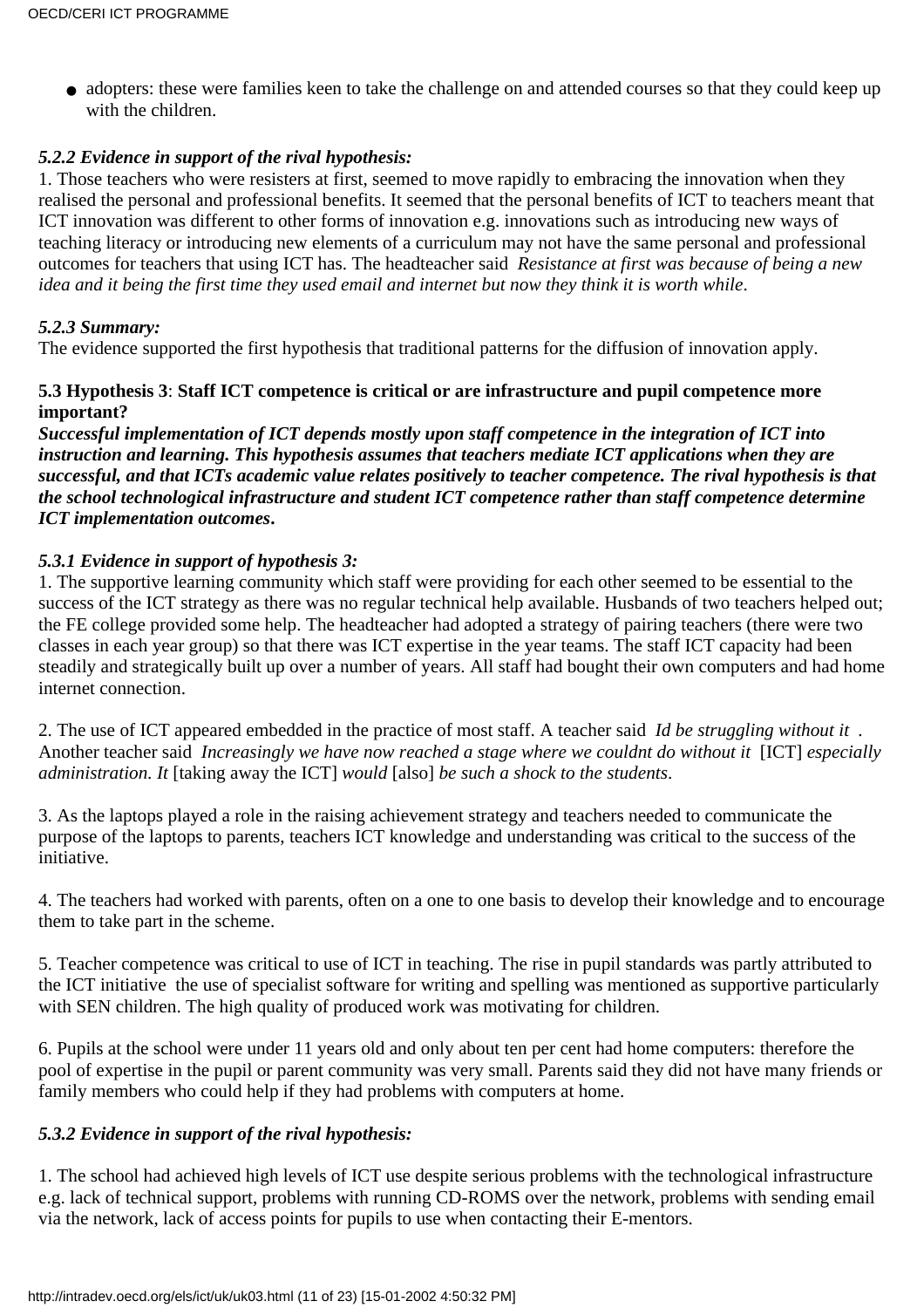2. The vision for the use of ICT in the school and community was beyond what can be supported by the current technological infrastructure. The problems with infrastructure were frustrating to the staff e.g. the headteacher wanted wireless technology so that parents at home could search sites advertising job vacancies, and staff wanted to be able to use the network without being responsible for dealing with problems if they arose during a lesson.

#### 1. *Summary*

The evidence supported the first hypothesis that staff ICT competence was critical in successful implementation of the ICT initiative. Difficulties with the technical infrastructure were a cause of concern for all and the pool of expertise in the pupil or parent community was very small so there was little evidence to support the second hypothesis.

The school was fulfilling an ICT support network role which in other communities is provided by family or friends who have IT expertise. In this respect in particular, staff ICT competence was critical to the success of the improvement.

#### **5.4 Hypothesis 4: Is the gap between more and less advantaged students stable when ICT access is increased?**

*Gaps in academic performance between high and low poverty students will not increase when all students have equal access to ICT. The rival hypothesis is that equal access to ICT will lead to more advantaged students increasing the performance gap with disadvantaged (high poverty) students. The students were from similar backgrounds i.e. high poverty. The evidence presented explore student differences in this context.*

#### *5.4.1 Evidence in support of hypothesis 4:*

1. Government and inspection data showed that the school was adding higher educational value to the pupils (who were from a high poverty environment) than other similar schools. The introduction of the ICT strategy was a key part of the plan to raise pupil achievement.

2. The ICT strategy may help lessen poverty. The laptop initiative as the headteacher said *may have the effect of increasing the employability of the children and thus increase the prosperity of their families*. The E-mentoring scheme clearly provided a strategy for introducing children from families who may not work, to the world of work. The planned upskilling of the community through course provision may, in the long run, enable families to earn more highly.

#### *5.4.2 Evidence in support of the rival hypothesis:*

1. Doubly disadvantaged students in a high poverty community seemed to be those whose families were dysfunctional and those from families who were afraid technology. So attitude to change was perhaps more critical in inhibiting access to technology in this community than poverty.

2. Some parents were afraid of having to pay for damage although this was covered by the scheme and they therefore were not involved so their children have less access out of school times.

#### 1. *Summary*

The school did not have pupils from advantaged backgrounds so it was not possible to comment on the hypothesis. But the data suggested that poverty was not the main factor inhibiting pupil ICT use once access was provided. The data showed that the family attitude to risk, change and challenge inhibited take-up of opportunities. Data from parents, pupils and teachers suggested that students who were less likely to take advantage of access to ICT (in a high poverty area) and so who may be doubly disadvantaged, were those from families who were dysfunctional (e.g. drug addicts) or from families who were afraid of the technology or who find new challenges and change too risky.

#### **5.5 Hypothesis 5: With improved ICT academic standards will stay the same or increase, or decrease?**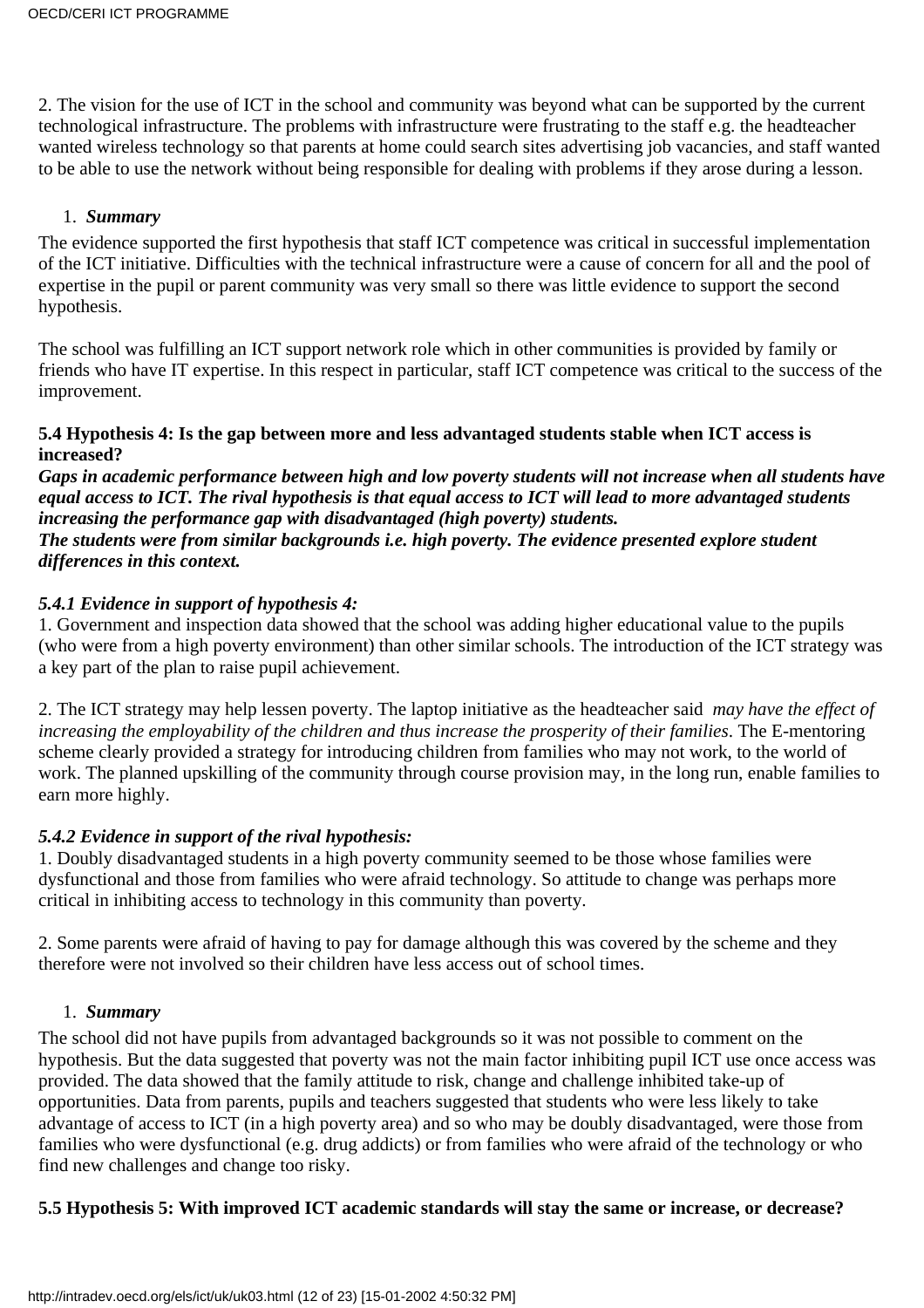*Successful implementation of ICT will lead to the same or higher academic standards in spite of the low quality of many ICT materials. Academic standards are a function of teacher and school expectations and not of the standards of textbooks, ICT materials, and the like. The alternative hypothesis is that ICT use will lead to a lowering of academic standards as students spend more time on marginally beneficial searches and in browsing poor quality Web and courseware content.*

#### *5.5.1 Evidence in support of hypothesis 5:*

1. Evidence from the study was that pupil self esteem and motivation to learn was enhanced with ICT. Teachers only used ICT materials which they considered enhanced pupil learning.

2. Pupils were more likely to get help with homework at home, collaboration between pupils was increased, teachers could plan more effectively together.

3. Teachers suggested that ICT allows children to work at their own level e.g. to stretch themselves. One teacher commented .....*high ability (pupils) push boundaries further and low ability (pupils) work at a lower level and achieve less. All make progress at their own level. Some of the very low ability might feel daunted by it .*

4. National inspection evidence and government statistics showed that Littlejohn Junior school was much more successful academically across subject areas than similar schools.

5. Both boys and girls seemed to benefit in different ways. In this community, educational expectations for girls were low: *It will be good for girls in the long term because it will open horizons to work. The community attitude here is that girls will marry but this will give them skills to work and a drive to learn. ICT access to individual laptops evens up the balance between boys and girls, otherwise, boys can hog the equipment. It is more equitable because girls can get as much chance as the boys*...[use of the technology] *boosted girls confidence, there is a macho culture in the community* (teacher).

6. More information was available and children's horizons were widened. Children on the estate have no easy access to a library apart from the school library. One teacher commented that ICT provides *a greater resource than the school library, you can get information for projects, it has changed the attitudes to knowledge .* In addition, the children have restricted lives. The headteacher commented *their* [pupil's] *lives revolve around the estate and going uptown, everything else is strange*.

7. Teachers said that children with special educational needs could produce high quality outcomes using ICT which meant they were motivated to work more. Parents were proud of the quality of the work the children produced. *Children with behavioural problems and those that are disruptive may find it easier to concentrate .* Differentiation is easier to achieve with ICT as teachers you can differentiate by task and outcome more easily. Another teacher commented *higher ability children may explore more, they are happier to discover learning for themselves and to learn independently with less help*.

#### **5.5***.2 Evidence in support of the rival hypothesis:*

1. Concern that basic education might be adversely affected by the initiative was expressed by two respondents with different perspectives.

#### 1. *Summary*

The evidence supported the hypothesis that successful implementation of ICT leads to the same or higher academic standards. There was no evidence that standards were adversely affected by the ICT strategy, on the contrary. The evidence was that standards, expectations and self esteem were raised and that parental support for children and pupils motivation to learn, regardless of gender and ability was enhanced.

#### **6. PROJECTION TO THE FUTURE**

The headteacher remarked that the development of ICT within the school would never be completed; that it was a constant task to improve resources. He did, however, have plans for how he would like to see the use of and resources for ICT built upon. Nearly all the teachers who were interviewed agreed that they would like to see every child with their own laptop: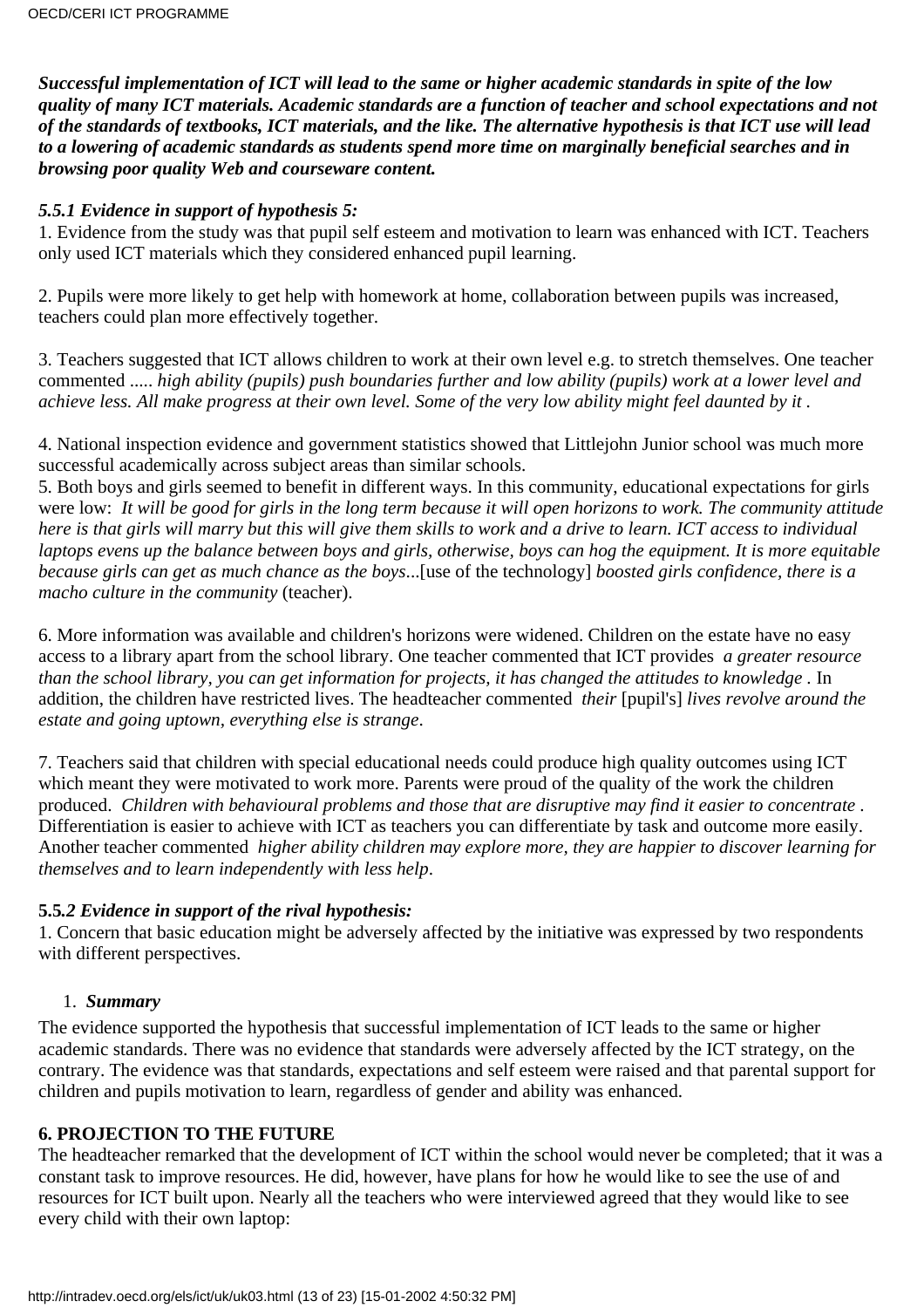*...they will learn more, be more confident with IT, more able to learn for themselves, not be scared of technology and would have encountered some problems which they would have solved so they will be better with IT in the future.*

The headteacher would like to see the laptops used as a family resource rather than just for the children, which he said *would improve the motivation of everyone in the household*. The aim was to achieve this through expanding the training for adults provided by the school, enabling them to gain qualifications in ICT.

There were two further comments made by many of the staff interviewed at Littlejohn Junior School. The first was that they needed a technician on site to deal with inevitable difficulties with the technology. The ICT coordinator remarked:

*One of the teachers is married to someone who will come in to have a look at the equipment, but we need someone here all the time. There are always little things going wrong.*

The headteacher also commented that they need a technician and that there might be the opportunity to discuss the issue over the coming terms.

The second issue that was repeatedly raised was that of the school buildings and the fact that they were inappropriate for the technological resources they had, not only in terms of room size, but also in terms of layout. It was observed that pupils had to sit in specific places in the classroom when using their laptops so that the wires would not lie dangerously across the room.

As an attempt to address this problem, the headteacher and the ICT coordinator would like to adopt a wireless network. This would also allow easier access for pupils, parents and teachers to the technology at home and may result in the parents not having to pay phone charges when accessing the Internet at home via one of the laptops.

#### **7. APPENDICES**

# **APPENDIX A: METHODOLOGY**

#### 1. **Contact period**

First contact was made with the school, in the form of a site visit, on 28th September 2000, followed by a draft itinerary being sent to the school. The actual data collection took place between 21st and 24th November 2000, totalling four school days with two researchers.

#### 1. **Data collection**

The following itinerary documents the data collection for the OECD study for the four days in school.

|                  |               | Data collection                                                 |
|------------------|---------------|-----------------------------------------------------------------|
| Tues             | am            | Interview with the headteacher (1)                              |
|                  | pm            | Interview with the headteacher (2)                              |
| $ \mathbf{Wed} $ | lam           | Interview with two Year 6 teachers                              |
|                  |               | Observation of adult education session                          |
|                  |               | Focus group interview with members of the adult education group |
|                  | <sub>pm</sub> | Observation of lesson using laptops                             |
|                  |               | Focus group interview with Year 5 pupils                        |
|                  |               |                                                                 |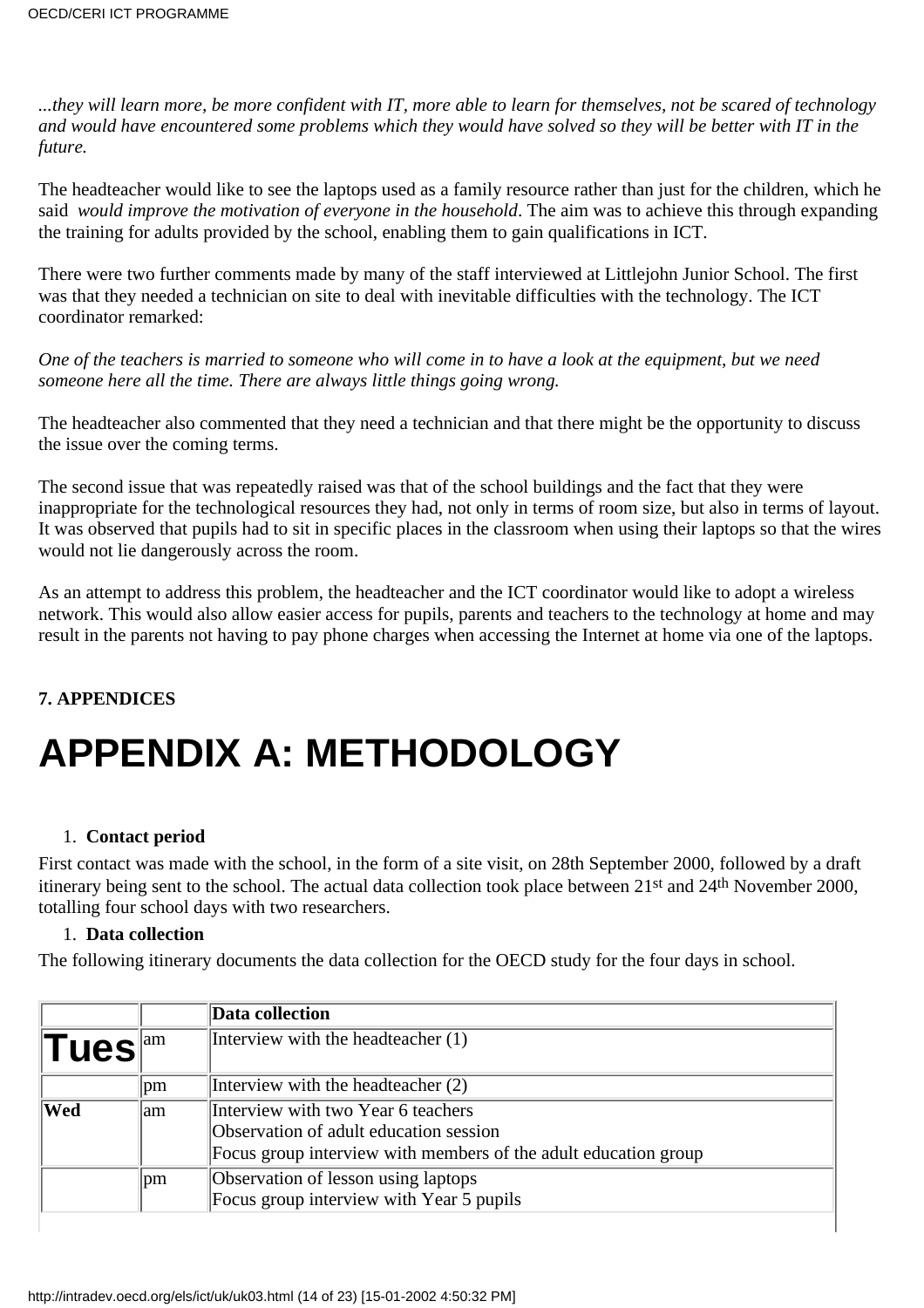| <b>Thurs</b> | lam                        | Focus group interview with Year 6 pupils<br>Interviews with a Year 5 teacher |
|--------------|----------------------------|------------------------------------------------------------------------------|
|              | $\mathop{\rm Dm}\nolimits$ | Interview with LEA Adviser                                                   |
| Fri          | lam                        | Interview with the headteacher $(3)$                                         |

# **Key**

ICT ICT coordinator

### **( ) Numbers in brackets relate to interviews that took more than one session**

### **Notes**

- 1. All interviews were of approx. 1-2 hours unless otherwise stated.
- All classroom observations were of a typical lesson (approx. 60-75 mins)2.
- The interview with the ICT coordinator was done by members of the SITES team during the following 3. week.

#### **3. Organisation of the data collection**

Two researchers were present for almost all interviews and observations. The only exceptions were that only one researcher was present for the interview with the LEA adviser. During interviews, one researcher conducted the interview and the other took notes. All interviews were also recorded using audio tape.

### **APPENDIX B: ICT PRACTICE SURVEY FOR TEACHERS**

### **How comfortable are you with using a computer to do each of the following?**

|                                       | Very<br><i><b>Comfortable</b></i> | Comfortable | Somewhat<br><b>Comfortable</b> | Not at all<br> Comfortable |
|---------------------------------------|-----------------------------------|-------------|--------------------------------|----------------------------|
| Write a paper                         |                                   |             |                                |                            |
| Search for information on the<br> WWW |                                   |             |                                |                            |
| Create and maintain web page          |                                   |             |                                |                            |
| Use a database                        |                                   |             |                                |                            |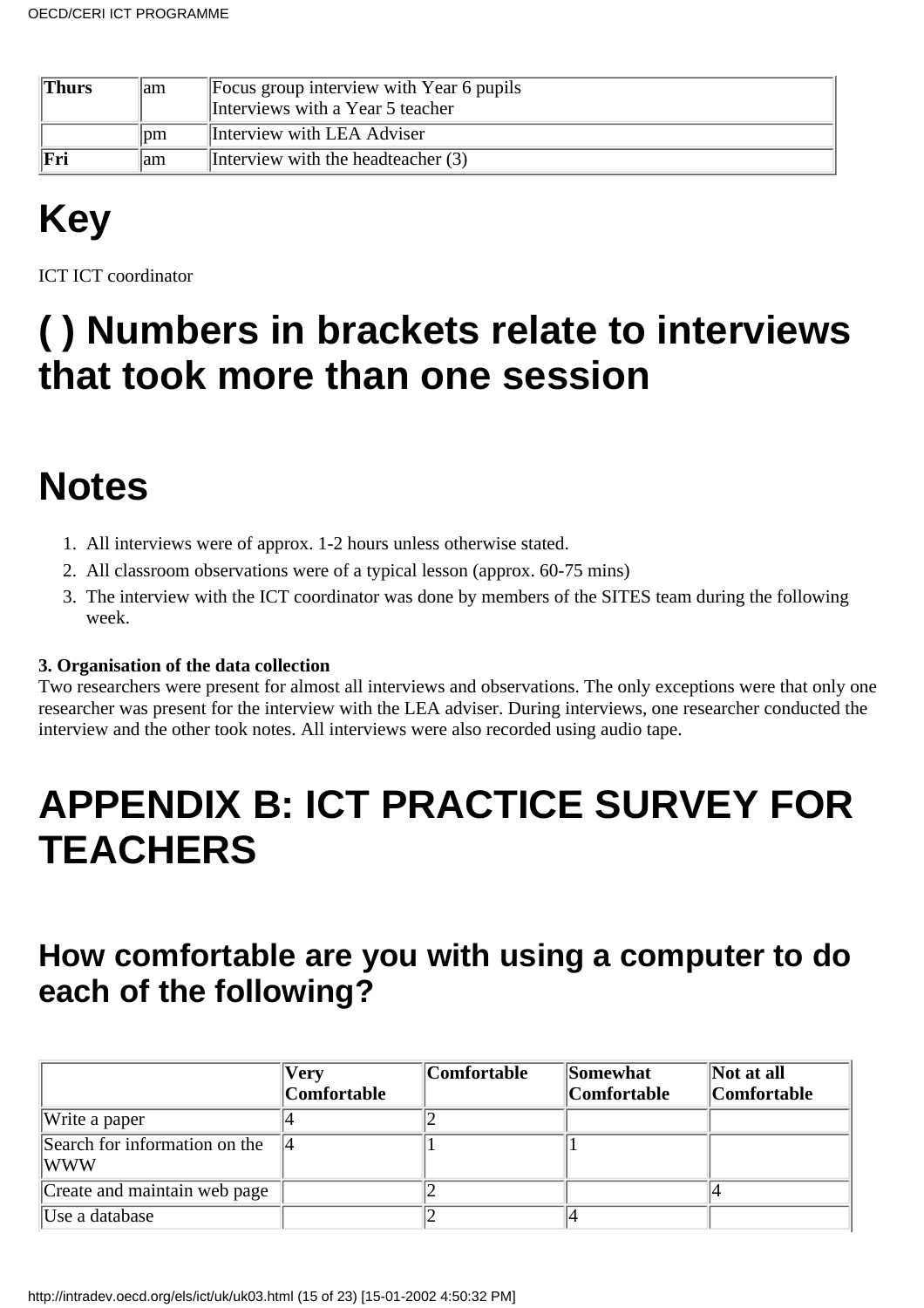| Develop a data base        |  |  |
|----------------------------|--|--|
| Send and receive e-mail    |  |  |
| Write a program            |  |  |
| Draw a picture or diagram  |  |  |
| <b>Present</b> information |  |  |

 $n = 6$ 

#### **How important is each of the following computer-related skills for your teaching?**

|                                                                 | Very important | Important | $ $ So-so | Not important at<br>all |
|-----------------------------------------------------------------|----------------|-----------|-----------|-------------------------|
| Write a paper with a word<br>processor                          | 4              | า         |           |                         |
| Search for information on the<br><b>WWW</b>                     | 2              |           |           |                         |
| Create Web pages                                                |                |           |           | 3                       |
| Use a data base                                                 |                |           |           |                         |
| Develop a data base                                             |                |           |           |                         |
| Send and receive e-mail                                         |                |           |           |                         |
| Write a program                                                 |                |           |           | $^{\prime}2$            |
| Draw a picture or diagram with<br>graphing/ drawing application |                |           |           |                         |
| <b>Present information</b>                                      |                |           |           |                         |

 $n = 6$ 

#### **During the past school year, how often did your students on average do the following for the work you assigned?**

|                                  | Several times<br>each week | Several times each   A few times<br>month |    | Never          |
|----------------------------------|----------------------------|-------------------------------------------|----|----------------|
| Use the world wide web           |                            |                                           |    |                |
| Create web pages                 |                            |                                           |    |                |
| Send or receive e-mail           |                            |                                           |    |                |
| Use a word processing<br>program |                            |                                           |    |                |
| Use a computer to play<br>games  |                            |                                           |    |                |
| Use a spreadsheet                |                            |                                           |    |                |
| Use a graphics program           |                            | 12                                        | 12 | $\overline{2}$ |
|                                  |                            |                                           |    |                |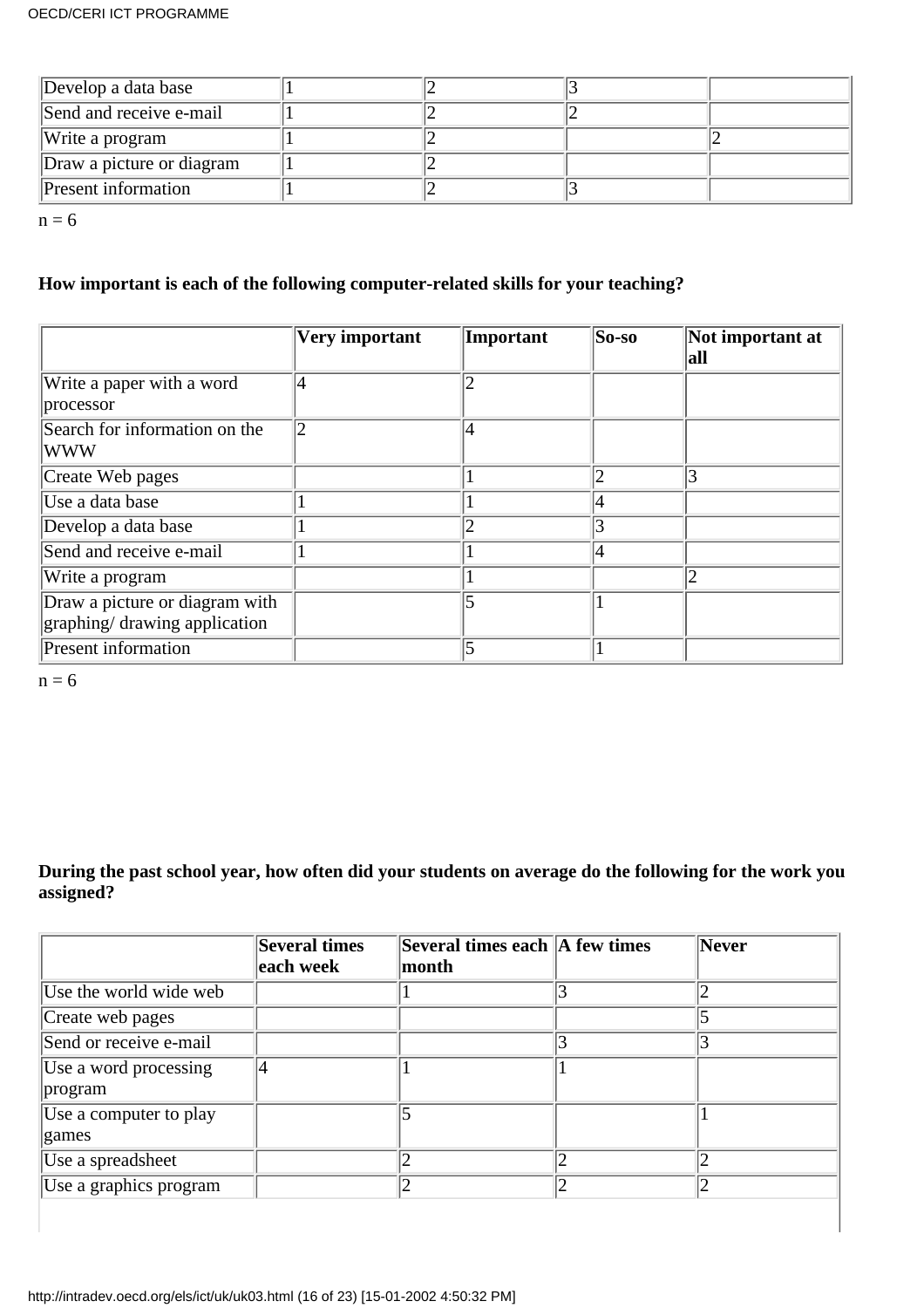| Join in an on-line forum or<br>chat room |  |  |
|------------------------------------------|--|--|
| Use a presentation program               |  |  |
| Use an instructional                     |  |  |
| program                                  |  |  |
| Other computer uses                      |  |  |

 $n = 6$ 

#### **How would you rate your ability to use a computer?**

| Good | nie.<br>an |  |
|------|------------|--|
|      |            |  |

 $n = 6$ 

#### **Was student computer use ever evaluated for grading?**

| Yes |  |
|-----|--|
|     |  |

 $n = 6$ 

**If you assigned World Wide Web searching, how much freedom did you allow students in locating sites to visit?**

| <b>No restrictions</b> | <b>Some restrictions</b> | Designated sites only |
|------------------------|--------------------------|-----------------------|
|                        |                          |                       |

 $n = 6$ 

#### **Did you create or modify a Web site with any of the classes that you taught?**

| res |  |
|-----|--|
|     |  |

 $n = 6$ 

#### **What portion of the computer use in your classes was directly related to the course content?**

| $\Lambda$ II<br>-17 | Most | Some | 'Very little |
|---------------------|------|------|--------------|
|                     |      |      |              |

 $n = 6$ 

#### **What portion of the computer use that you assigned, was done by students individually?**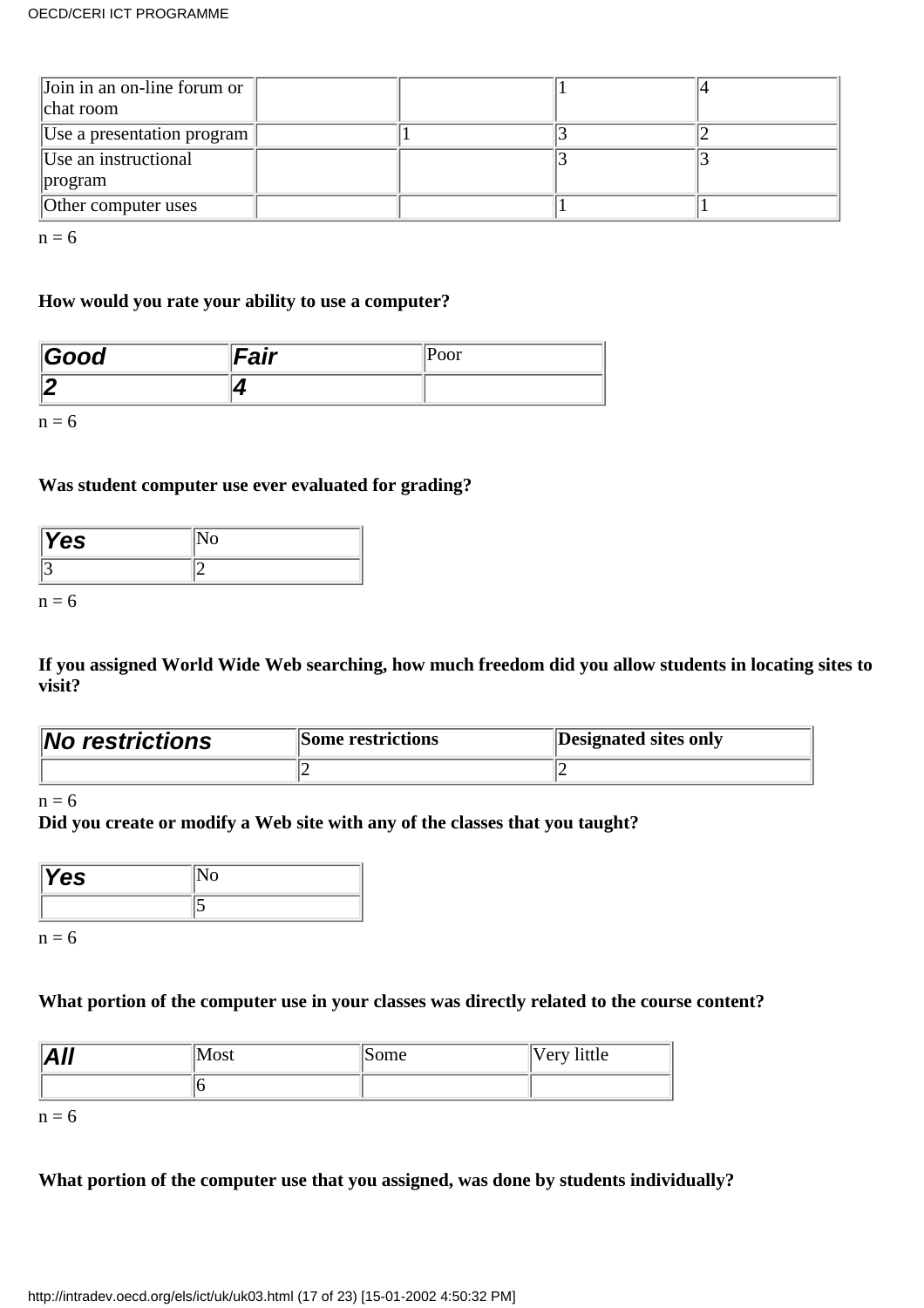| .<br>12 M J | $\sim$ $\sim$ $\sim$<br>1000 | ۱m۵<br>ottic<br>. . | ittle<br>$\Delta r$<br>◡ェ |
|-------------|------------------------------|---------------------|---------------------------|
|             |                              |                     |                           |

 $n = 6$ 

#### **If you have a computer at home, how often did you use it for preparing for teaching?**

| Several times a | Several times a | $\ A\ $ few times | Never | $\vert$ No computer |
|-----------------|-----------------|-------------------|-------|---------------------|
| $\ $ week       | month           |                   |       |                     |
|                 |                 |                   |       |                     |

 $n = 6$ 

#### **Did you participate as a student or instructor in a virtual course through the Internet/World Wide Web?**

| res |  |
|-----|--|
|     |  |

 $n = 6$ 

**Did you involve your students in collaborative learning over the Internet/World Wide Web with students from other classes?**

| res. |  |
|------|--|
|      |  |

 $n = 6$ 

**Are you currently using technology to collaborate with other teachers (professional chat rooms, forums, or the like)?**

| Yes |  |
|-----|--|
|     |  |

 $n = 6$ 

#### **How many e-mail messages do you send each week on average?**

| <b>More than</b> | 16-11 | $\overline{\phantom{0}}$ | Inone |
|------------------|-------|--------------------------|-------|
|                  |       |                          |       |

 $n = 6$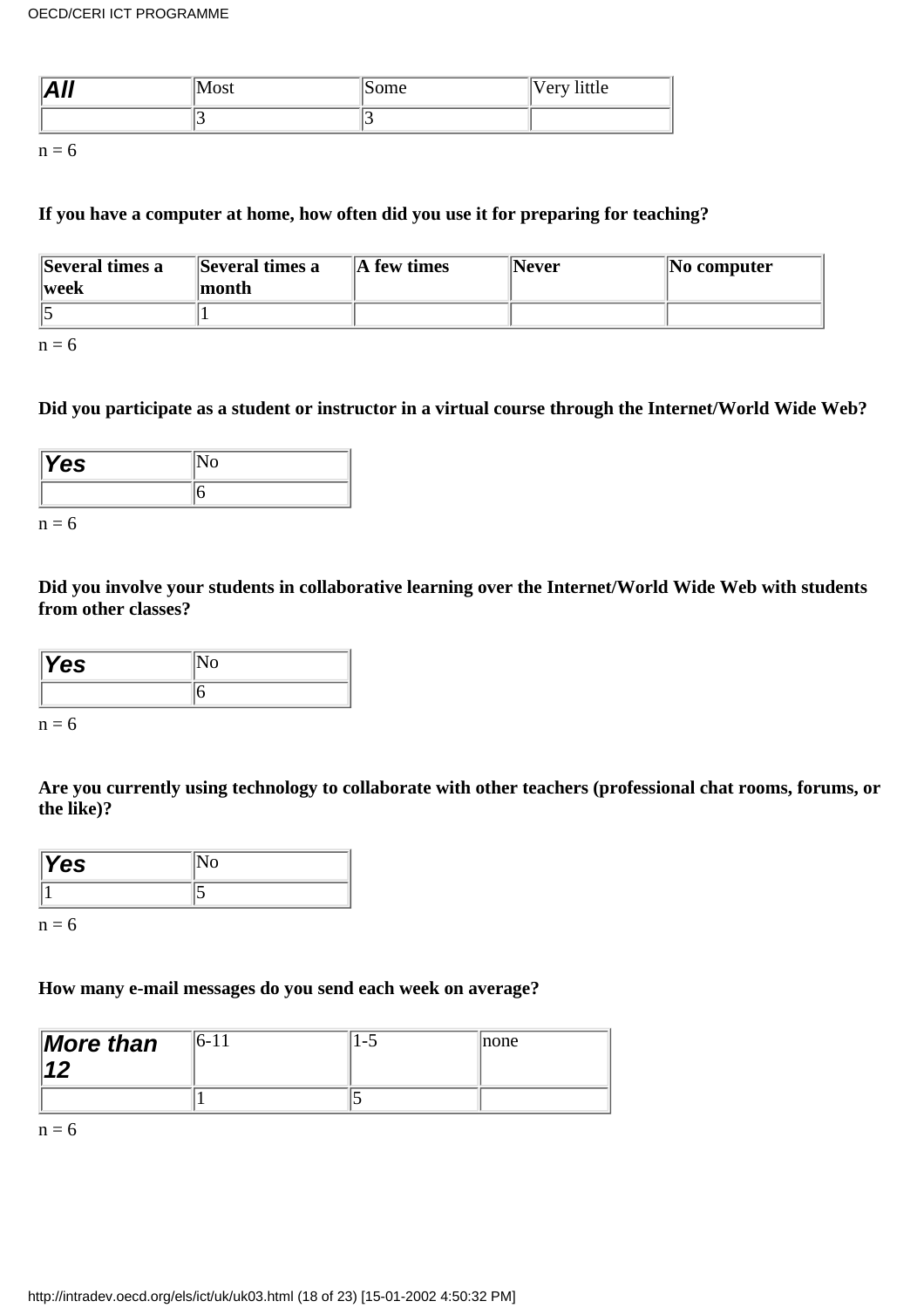### **How many of the following have you ever done?**

| Made changes to a computer s hardware |  |
|---------------------------------------|--|
| Updated an application program        |  |
| Recovered a damaged file              |  |
| Created a web site                    |  |
| Developed a data base                 |  |

 $n = 6$ 

# **APPENDIX C: OTHER EVIDENCE**

#### **1. Documents**

Documents collected from the school, and used in the preparation of this report included:

- Headteacher's Survey of local area funded by TEC
- University of Exeter study on self-esteem
- Don Passey report for Microsoft Anytime, Anywhere Learning
- Analysis of value added by school
- OFSTED report
- The [name of county] Approach to School Improvement making use of performance data. A guide to analysing progress and setting targets 1999.
- OFSTED 1999 data
- Report for Primary Schools
- Most recent OFSTED main findings
- Print off from DfEE site on school performance
- Notes from telephone conversation with the headteacher (29/06/00)
- Maps
- Additional handwritten notes from visit (28/09/00)
- Littlejohn Junior School (2000). A temporary measure 1950-2000.
- $\bullet$  50<sup>th</sup> anniversary edition of the school magazine
- School brochure
- Additional typed noted from visit (28/09/00)
- Materials relating to Microsoft Anytime Anywhere Learning
- School development plan

#### **2. School OFSTED report main findings**

The following is an extract from a document reporting the main findings produced by the Office for Standards in Education (OFSTED) following an inspection of Littlejohn Junior School in June 1997. This extract relates to the school s commitment to change, as well as it s ICT work. Inspection reports are available from the OFSTED website (www.ofsted.gov.uk).

Littlejohn Junior School is a good school in which staff, governors, pupils and parents are highly valued and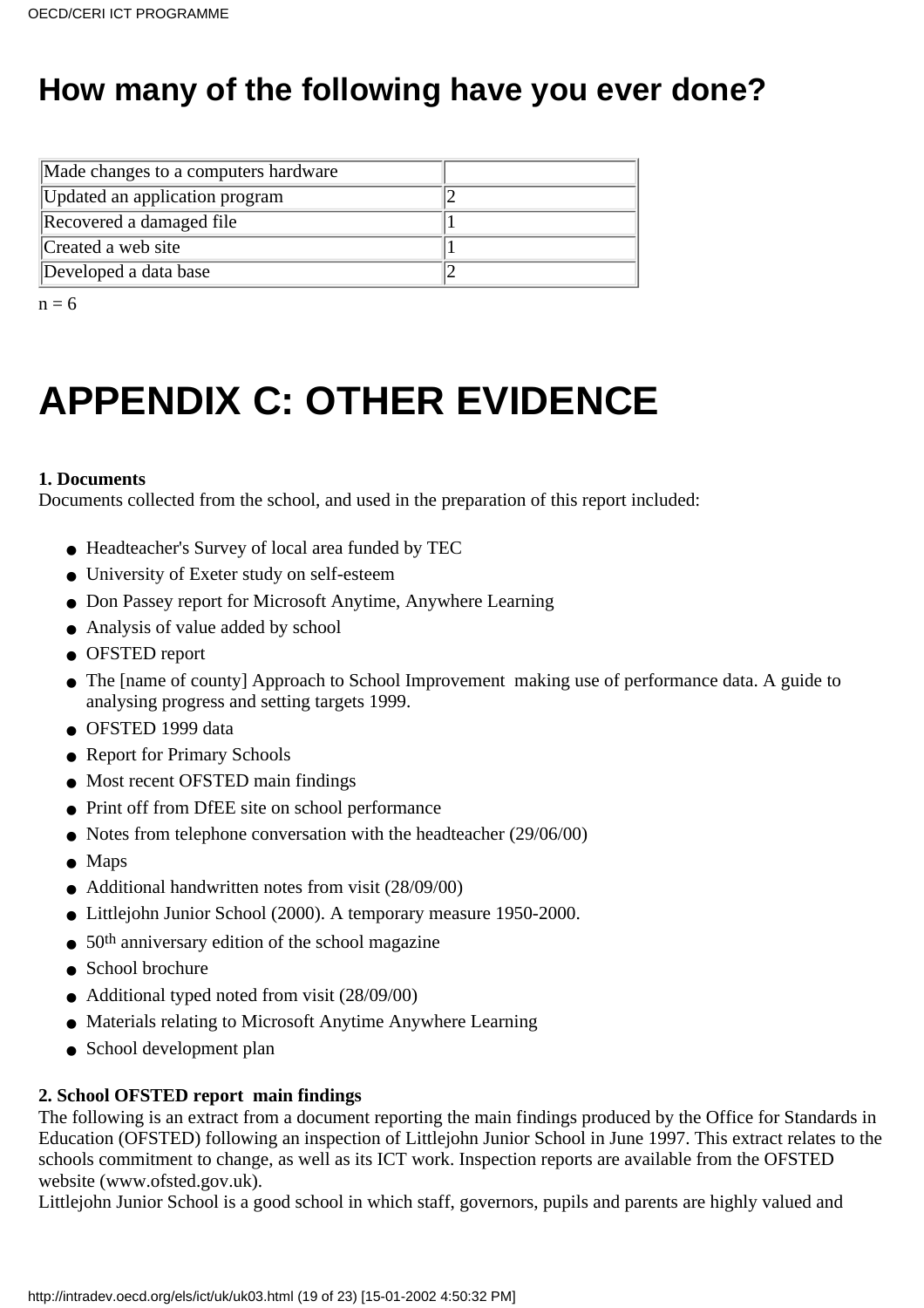work well together to provide a generally good education for pupils. A great deal of work has gone into raising the expectations of everyone involved in the school. This is reflected in the positive attitudes of the pupils.

The attainment of pupils on entry to the school is well below national expectations. As a result of the good progress pupils make, at the end of Key Stage 2, attainment is in line with national expectations in most subjects, except in information technology, music and art, where it is above national expectations,...

The quality of information given to parents is generally good. The developing partnership with parents and community has been given high priority and is a strength of the school. Strong links with the local community, college and businesses enrich the education provided. In return, the pupils contribute to the life of the community in a number of ways, such as hosting meals for senior citizens.

Information and Communications Technology (ICT) is generally above national expectations, ...with pupils making good progress in this area throughout the school. Computers are used as appropriate support for subjects such as English, maths, science, art and history, however, ICT is also taught as a separate subject in a well-resourced computer/community room.

## **APPENDIX D: Extract from the Nomination Form for Littlejohn Junior School**

#### *A. Name and address*

*These details are confidential.*

#### *B. Basic site description*

1. *Type of site (age levels/grades, public/private, special populations or services):*

7 - 11 yrs (KS2) state school

1. *Location of site (urban, inner-urban, suburban, small town, rural):* Surburban/small town

1. *Socio-economic status of parents (describe indicator used):* High unemployment, (also traveller community)

1. *Number of students plus notes on any imbalances in representation by gender or citizenship:* 244

1. *Percentage of students moving to another school before the end of the academic term:* Negligible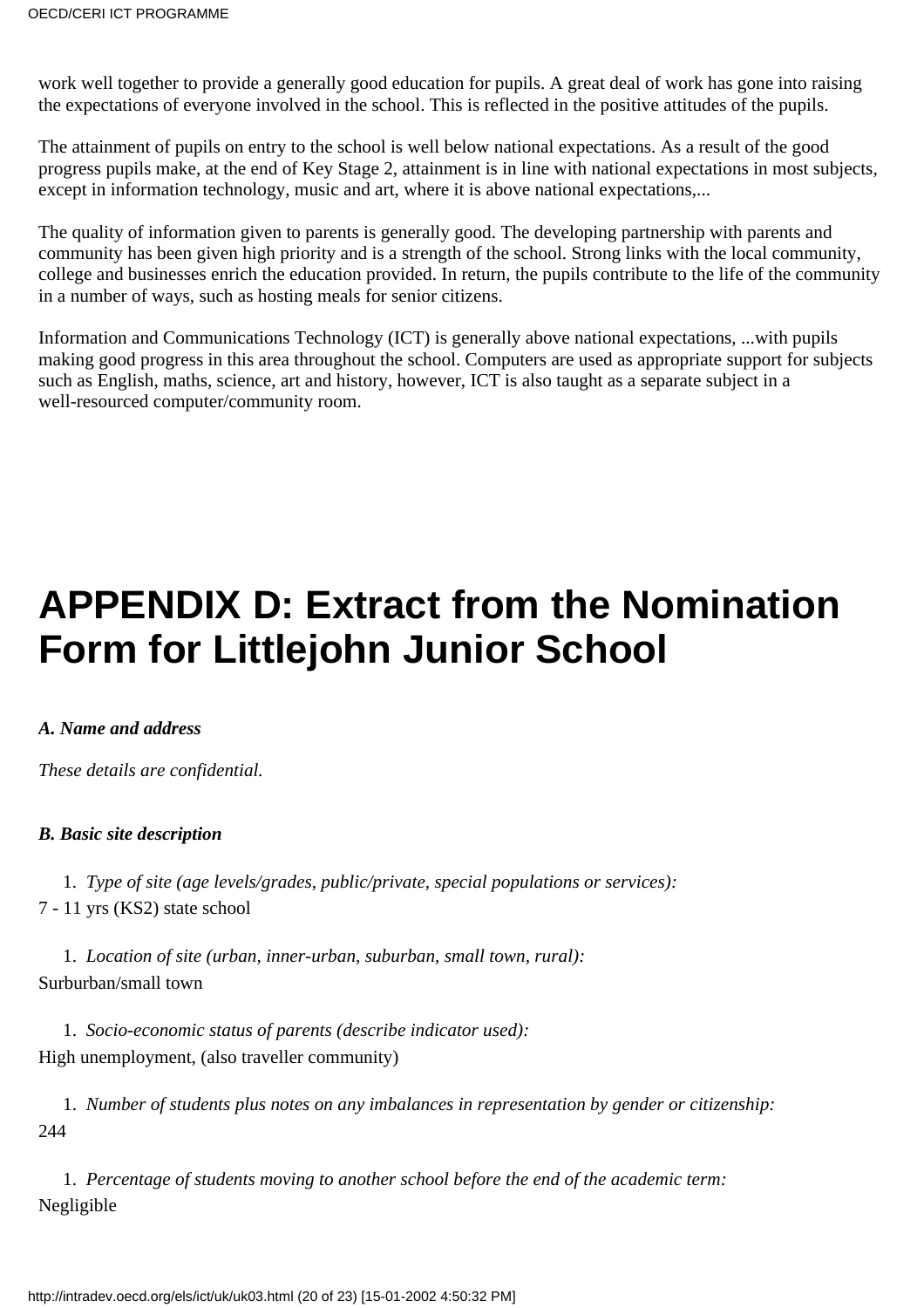1. *Total site budget: £413, 282*

1. *Percentage of budget (approximately) spent on ICT: .8 per cent or .86 per cent including training*

1. *Sources of income:*

Single Regeneration Budget, Local Education Authority/Government funds, laptop scheme.

1. *Other significant resources received in the past two years (volunteers, corporate donations, etc.):* \$50,000 US donation from anonymous individual after the headteacher made a conference presentation in Blackpool

*C. Staff*

1. *Name, title, phone, and e-mail address of lead administrator:* [confidential](mailto:ddixon@aask.co.uk)

1. *Administrative structure (departments, special educational needs arrangements, roles of staff): 2 administrative staff, headteacher, deputy headteacher.*

1. *Number of staff:* 8 full time and 5 support assistants (2 of them part time).

1. *Percentage of staff who do not complete the full academic year:* No turnover last year.

1. *Average number of hours spent teaching for teachers whose primary assignment is classroom teaching:* The children receive 24hrs and 10 mins teaching time during a normal school week, excluding registration, breaks, assembly and lunch time.

#### *D. Academic schedule and performance*

1. *Academic schedule (start/end dates, weekly days/hours):* Morning: 8.55 am - 12 noon. Afternoon: 1.00 pm - 3.20 pm.

1. *Organisation of instruction (timetable type, special educational needs provisions, etc.):*

Two forms in each year group. Learning Support Assistants withdraw groups of up to 8 from each year group. Special Needs Support Assistant's also work in each class. Children are put into ability groups within each year group for maths and English.

1. *Formal assessment procedures (types of tests, dates given, purposes):*

Yr3, 4 & 5 - NFER tests (maths and English) Yr6 tests for National Curriculum assessment (English, maths & science).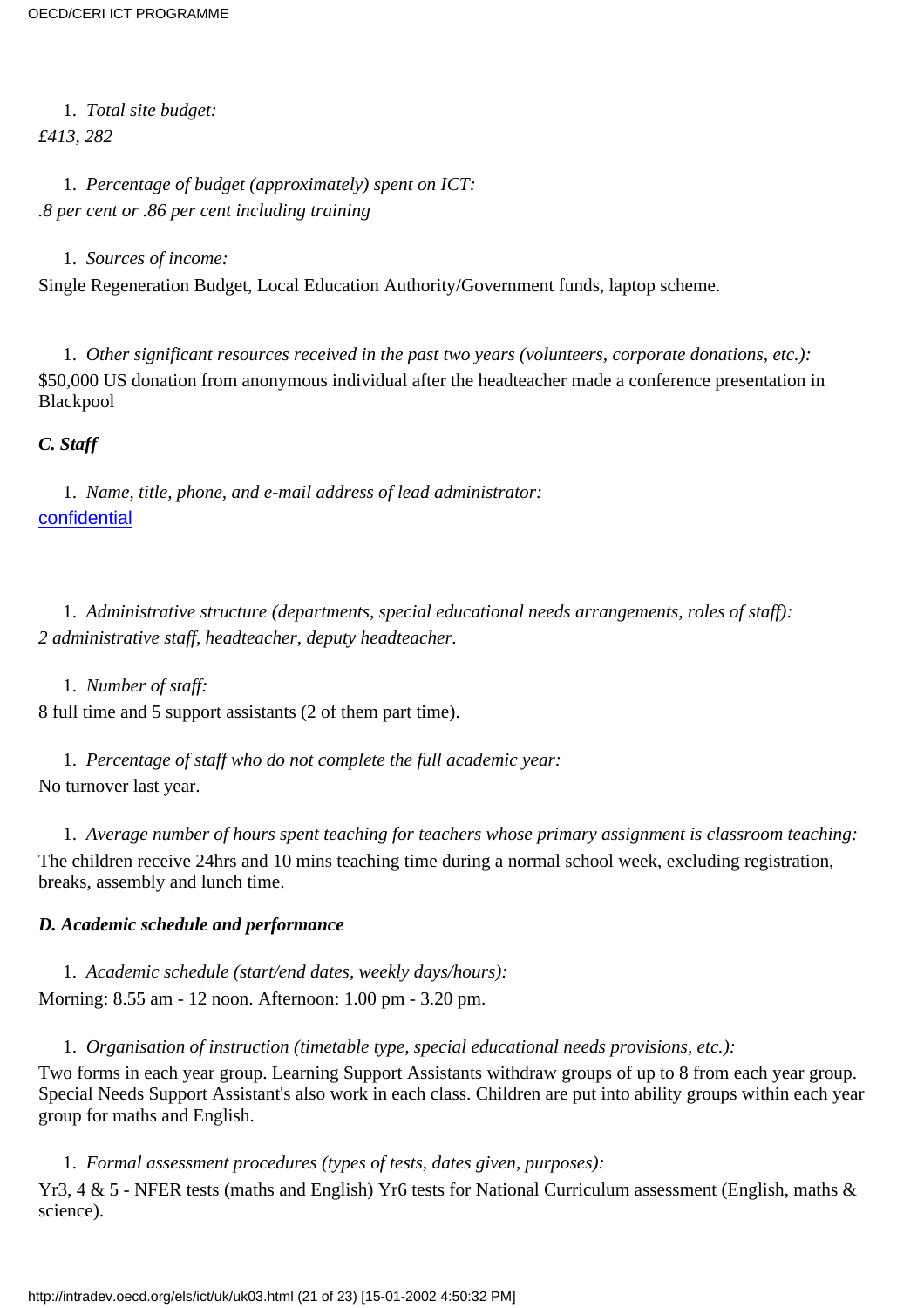*Student performance levels for mathematics and reading or equivalent) at two representative student year* 1. *groups:*

Average or above for the age group on leaving the school but below average on entry.

#### *E. Improvement/Innovation*

*Description of improvements or innovations (400-500 words--please attach, along with relevant* 1. *documentation).*

*See full report.*

- 1. *Main indicators of success of the improvements:* Parental feedback, LEA staff feedback, pupil and teacher feedback
	- 1. Role of information and communication technologies (ICT) in improvements (400-500 words please *attach).*

*See full report.*

#### *F. ICT*

1. *Brief description of the main technologies (ICT) used at the site:*

Some PCs in classrooms, 45 laptops, student tracking system, Acorns for SEN, e-mail for e-mentoring, www for research

1. *Total number of WWW-usable computers*  $25$  approx  $+45$  laptops

1. *Total number of other computers* Approx 6

1. *Locations of computers (labs, classrooms, library, etc.)* Classrooms and 1 laboratory

1. *Type of Internet connection* ISDN

1. *Are computers and the Internet accessible to students and teachers beyond class time?* Yes through the laptop scheme - pupils may borrow computers to take home.

1. *Main uses of ICT in the curriculum:*

Cross-curricular - WP, Excel (graphs), project work, research (internet). Network problems prevent use of CD-Roms on the network.

*Brief description of the ICT technical and pedagogical support provided to students, teachers, and* 1. *administrators:*